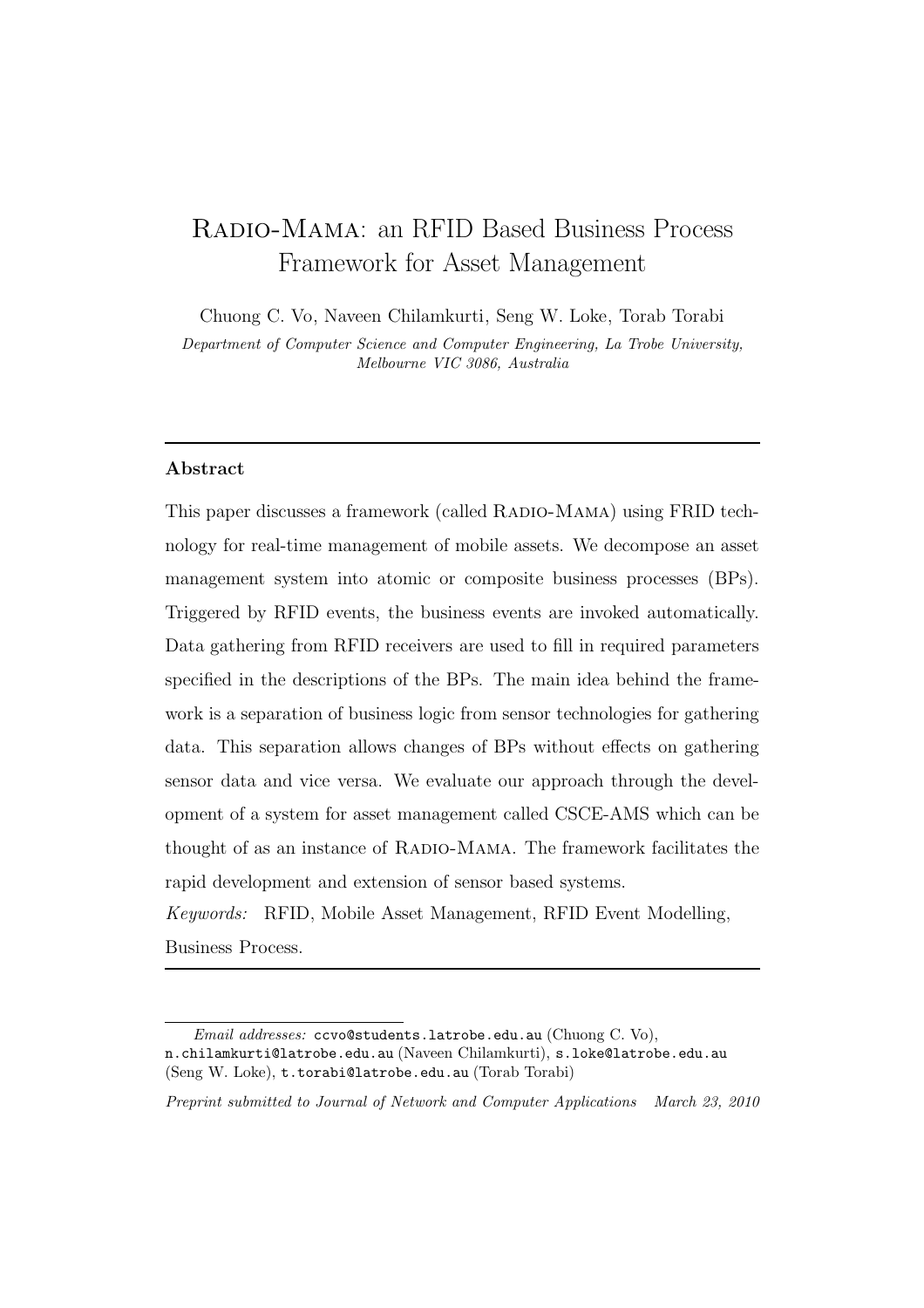## 1. Introduction

Automatic tracing of mobile objects plays an increasingly important role in managing the usage, safety, and maintenance of facilities within enterprises. RFID technologies have become the cornerstone for enabling this functionality. RFID tags can provide identification of objects (including people) they are attached to.

Radio-Mama is an RFID based business process framework for development of asset management systems. The framework decomposes the functionalities of an asset management system into business processes (BPs) which are invoked by RFID events. We investigate both passive and active tags for capturing data. The scanned tags are then translated into meaningful business events and their data are used to fill in required parameters in BPs' specifications which are described in the ANSI/CEA-2018 standard specification (C. E. Assoc., 2008). ANSI/CEA-2018 is a new standard which allows runtime execution and has mechanisms for binding activities to devices' functionalities.

We investigate the suitability of different types of RFID tags (e.g., active and passive tags), receivers (e.g., different coverage distances), and their placement (e.g., single controlling zone, multiple controlling zones, overlapped controlling zones) for asset tracking.

The structure of the paper is as follows. We first give a brief overview of RFID technologies. Section 2 presents related work. Section 3 elaborates on the proposed framework, and presents the prototype implementation of the asset management system, which we view as a particular instance of Radio-Mama. Section 4 presents evaluation and discussion about the framework and our contributions. Finally, Section 5 concludes the paper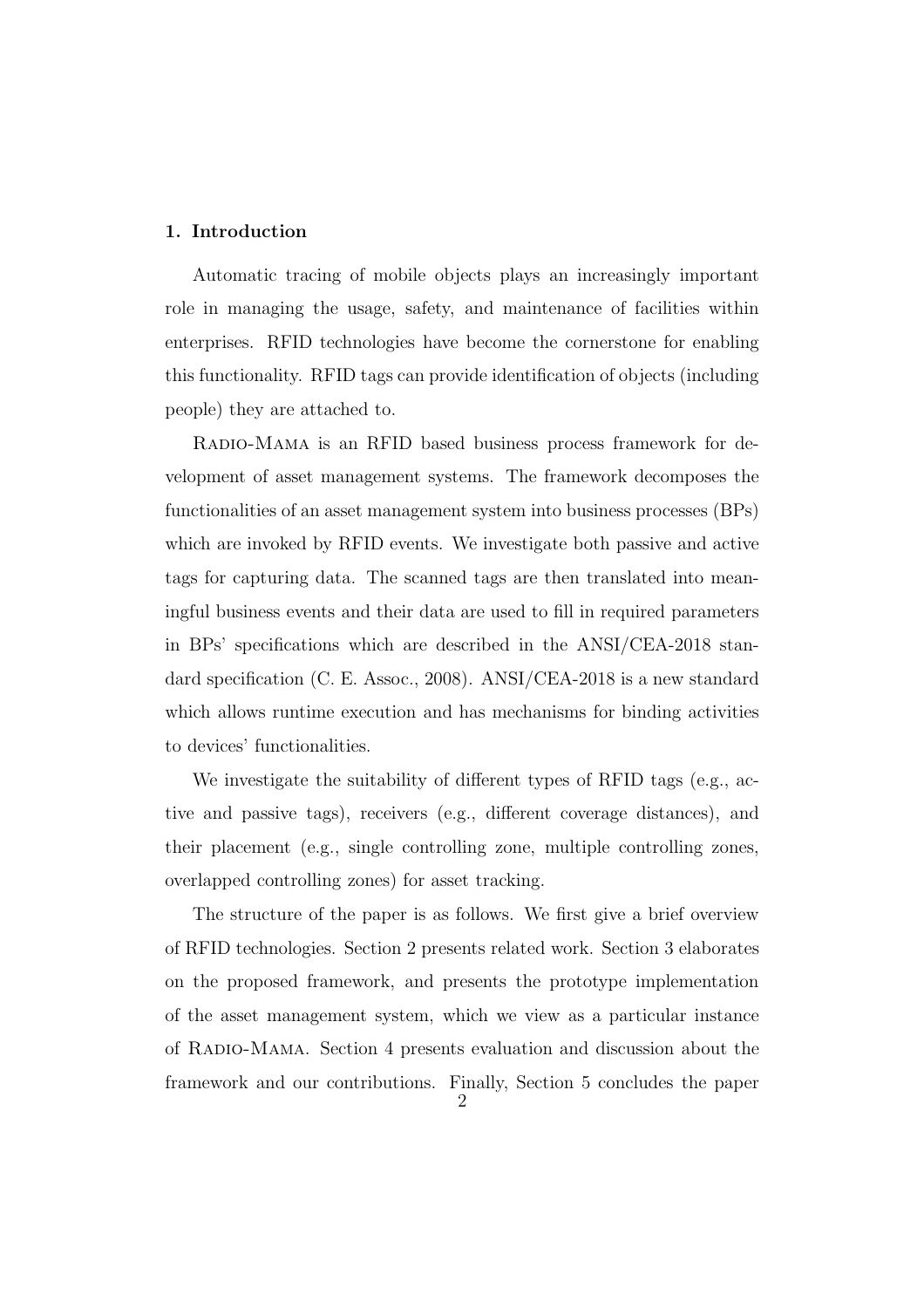and draws out future research.

#### *1.1. RFID Tags*

Radio Frequency Identification (RFID) technology is an automatic way to collect product, place, time or transaction data quickly and easily without any human interaction. These systems consist of a reader that uses an antenna to transmit radio waves to interrogate a transponder (a radio tag or RFID card). Most RFID tags store some sort of identification, from which the reader identifies a radio tag. A reader retrieves information about the ID number from a database and acts accordingly.

There are two broad categories of RFID systems- Passive and Active systems (Weinstein, 2005). Active RFID tags contain their own source of energy, usually an on-board battery. On the other hand, passive tags rely on external power source such as external readers. Because of their own power source, active tags transmit a stronger signal and readers can access them from long distances (20 to 100 meters). Due to in built power source active RFID tags are larger and more expensive. These types of tags are generally used on large items tracked over long distances. Because of power source inside the tag, active tags operate at high frequencies- commonly 455 MHz, 2.45 GHz, or 5.8 GHz depending on the application requirement.

Passive tags are inexpensive as they are simple to build. Because of less complex circuits, passive tags can also be quite small. As passive tags don't have capabilities to transmit signals by themselves, a passive-tag reader which can constantly broadcast signals need to be setup. When the readers' signal reaches a passive tag, it stores the energy in an on-board capacitor and will send a signal when it has enough energy to transmit signal to the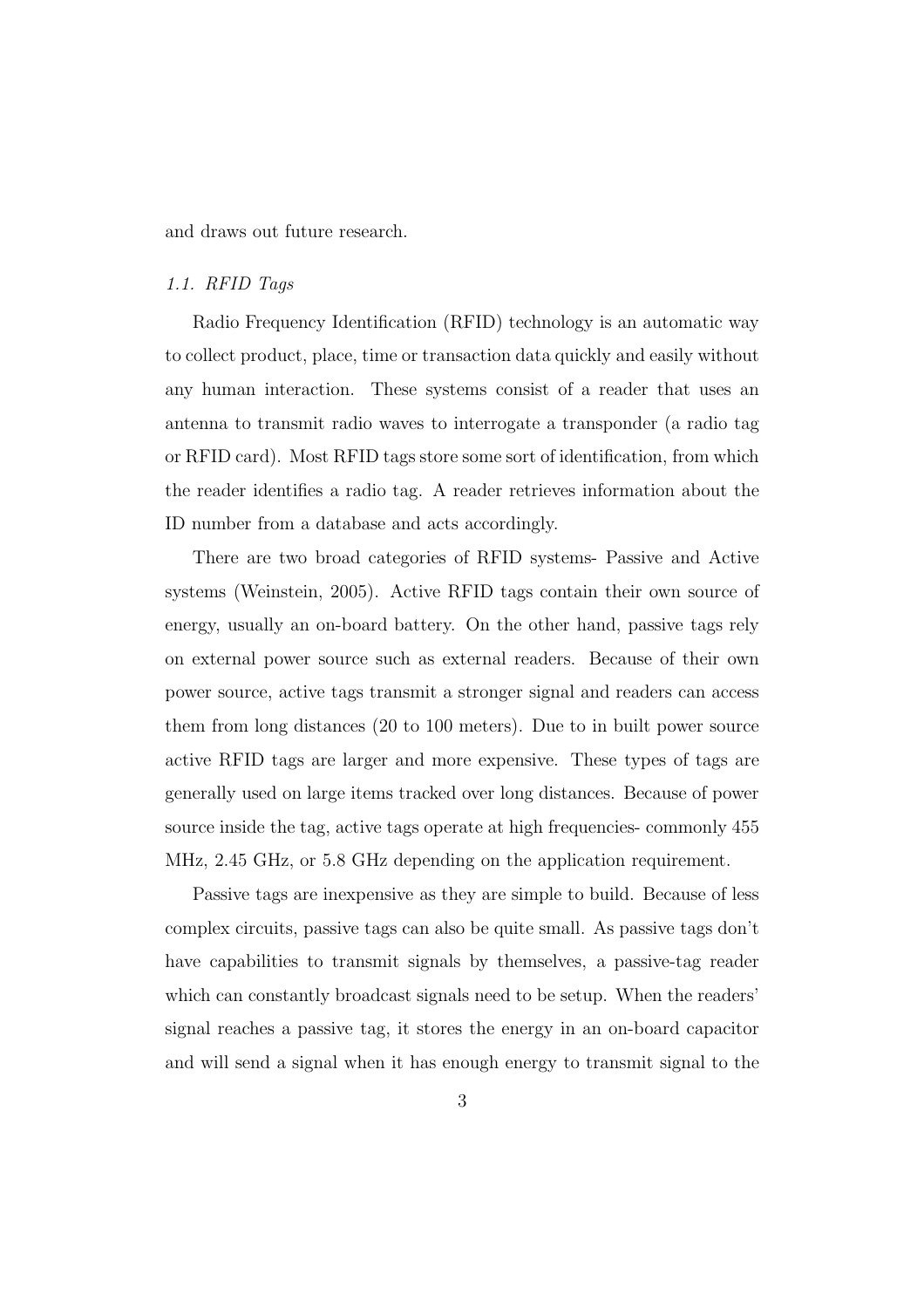

Figure 1: LX1004 tag.

reader. Because of low energy signals, passive tags are used only in small distance applications. Because of small memory capacity passive tags are considerably lower in cost making them ideal for tracking lower cost items (Finkenzeller, 2003).

Basically there are two types of chips available on RFID tags, Read-Only and Read-Write. Read-only tags consist of information which is hardcoded during manufacturing process and cannot be changed at any time. Where as in Read-Write tags, user can read or write into tags when the tags are in the range of a reader. Read-write tags are much more flexible and are programmable according to user applications, but these tags are much more expensive than Read-Only tags. A simple dual frequency LX1004 tag is shown in Figure 1.

## *1.2. RFID Readers*

RFID readers consist of one or more antennas, via which data is received or transmitted to RFID tags. Sometimes, due to high sensitivity requirements, RFID readers can have separate paths for sending and receiving. The RFID readers need to be well positioned to read all the tags in a given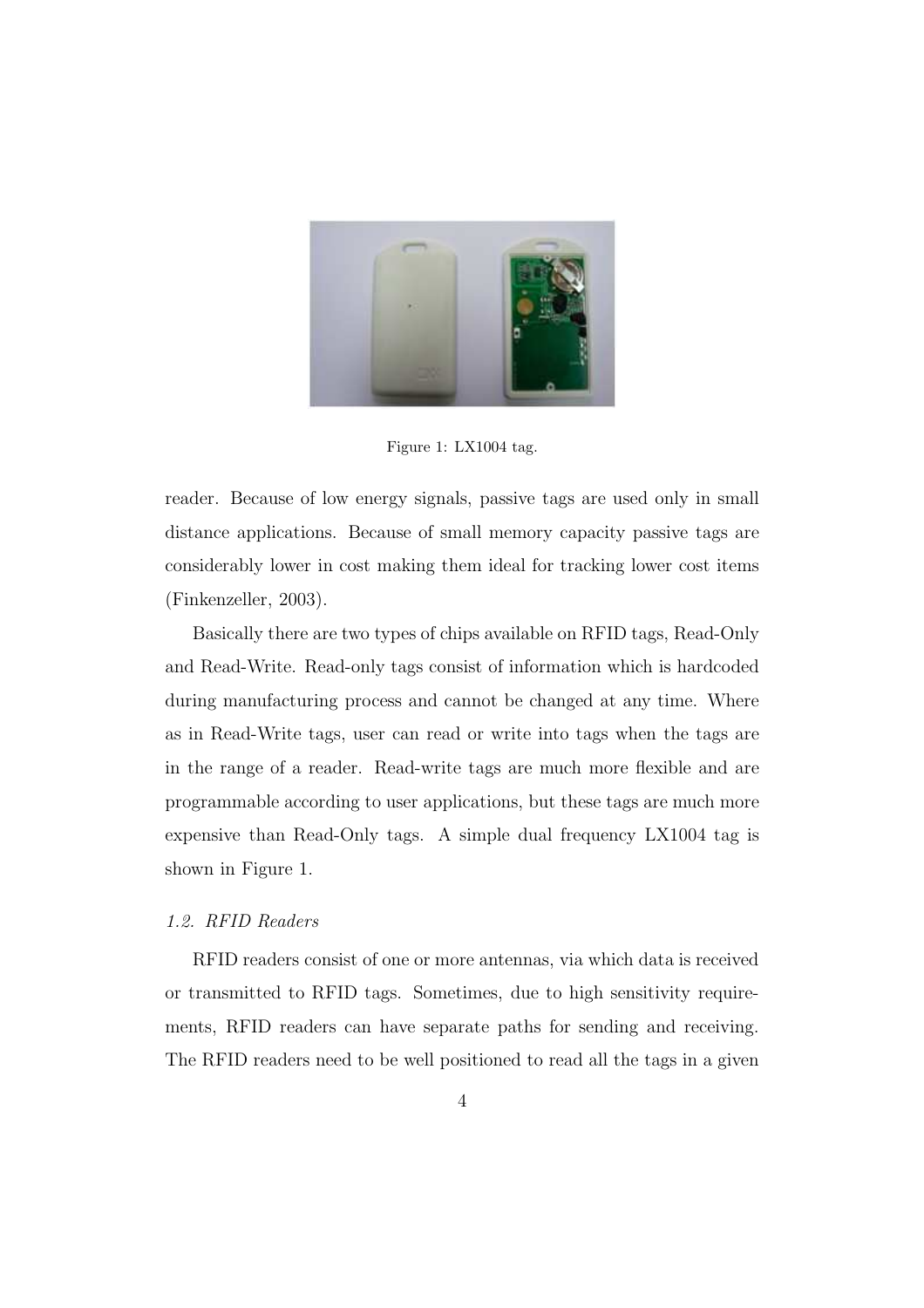

Figure 2: LX 2002 Radio Receiver for Dual Frequency Tag.

application domain. Tag orientation can also affect the read range as the antenna on the reader may not be able to receive proper signals, based on the orientation. RFID readers can be a simple stand-alone device that can communicate with a host system via a serial interface.

A reader can be connected to multiple antennas to identify tags better and also to cover a wide area. Readers can also use wireless communications, but need to deal with multiple tags sending and receiving at the same time. This can sometimes cause collision and some data may be lost due to collision. In this case, a collision avoidance system needs to be implemented and ensure that the communication is structured in such a way that such collisions are avoided. A simple LX2002 Radio receiver is shown in Figure 2. The tags and readers/receivers need to operate on a compatible frequency in order to send and receive effectively. The transmission power of the receiver can alter the distance it can read from and distance it can transmit to. By carefully calibrating the power of the reader/receiver, a user can adjust the covering range of the system.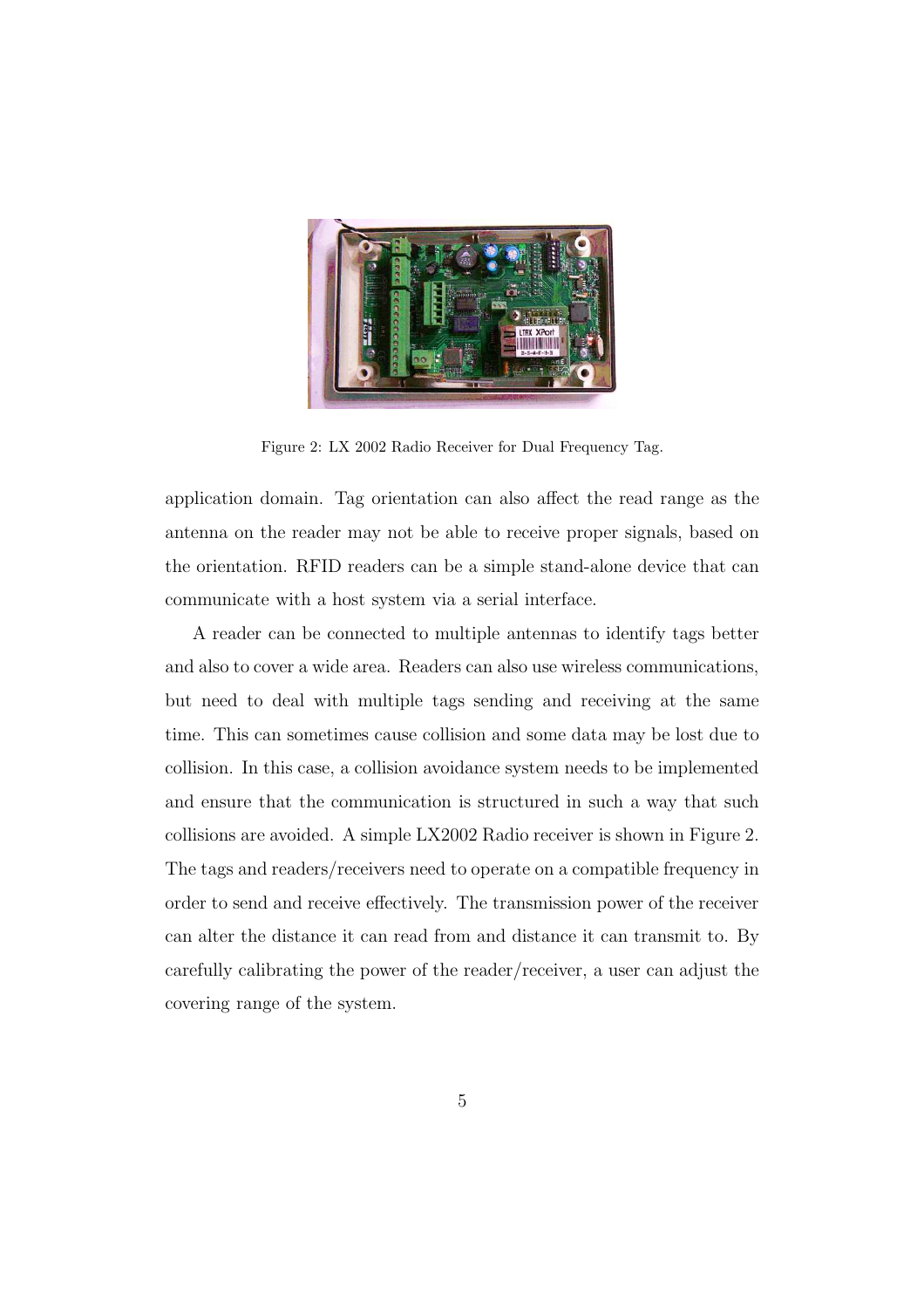#### 2. Related Work

## *2.1. RFID Based Asset Management Systems*

RFID technology identification can be used in many different ways to create value for a business and also for personal applications (Roussos and Kostakos, 2009). One of the major advantages of having RFID technology is that it requires no human intervention, and can be used in real-time applications. RFID technology provides huge advantages to manufacturers by offering tools and technology to plan production and respond quickly to market demand. Using RFID tags, retailers can track the stock level and potentially reduce stock-outs and at the same time can also reduce thefts by tracking stocks.

Several pieces of work have applied RFID technologies to asset management. Hakim et al. (2006) employ a passive RFID mechanism for tracking assets in a hospital. NEC (Tsuji et al., 2004) introduces an asset management solution based on RFID. Recently, Meng et al. (2006) develop an RFID-based asset management system which is able to display spatial information of assets on an electronic geographical map and to provide automated notification of malfunction alarm through SMS. There are also a few commercial systems dealing with automatic asset tracking such as WiseTrack<sup>1</sup>, Xterprise<sup>2</sup>, Reva Systems<sup>3</sup>, and Insync Software<sup>4</sup>.

All the systems described above do not separate business logics of asset management from the implementation of functionalities for gathering

<sup>1</sup>www.wisetrack.com

<sup>2</sup>www.xterprise.com

<sup>3</sup>www.revasystems.com

<sup>4</sup>www.insyncinfo.com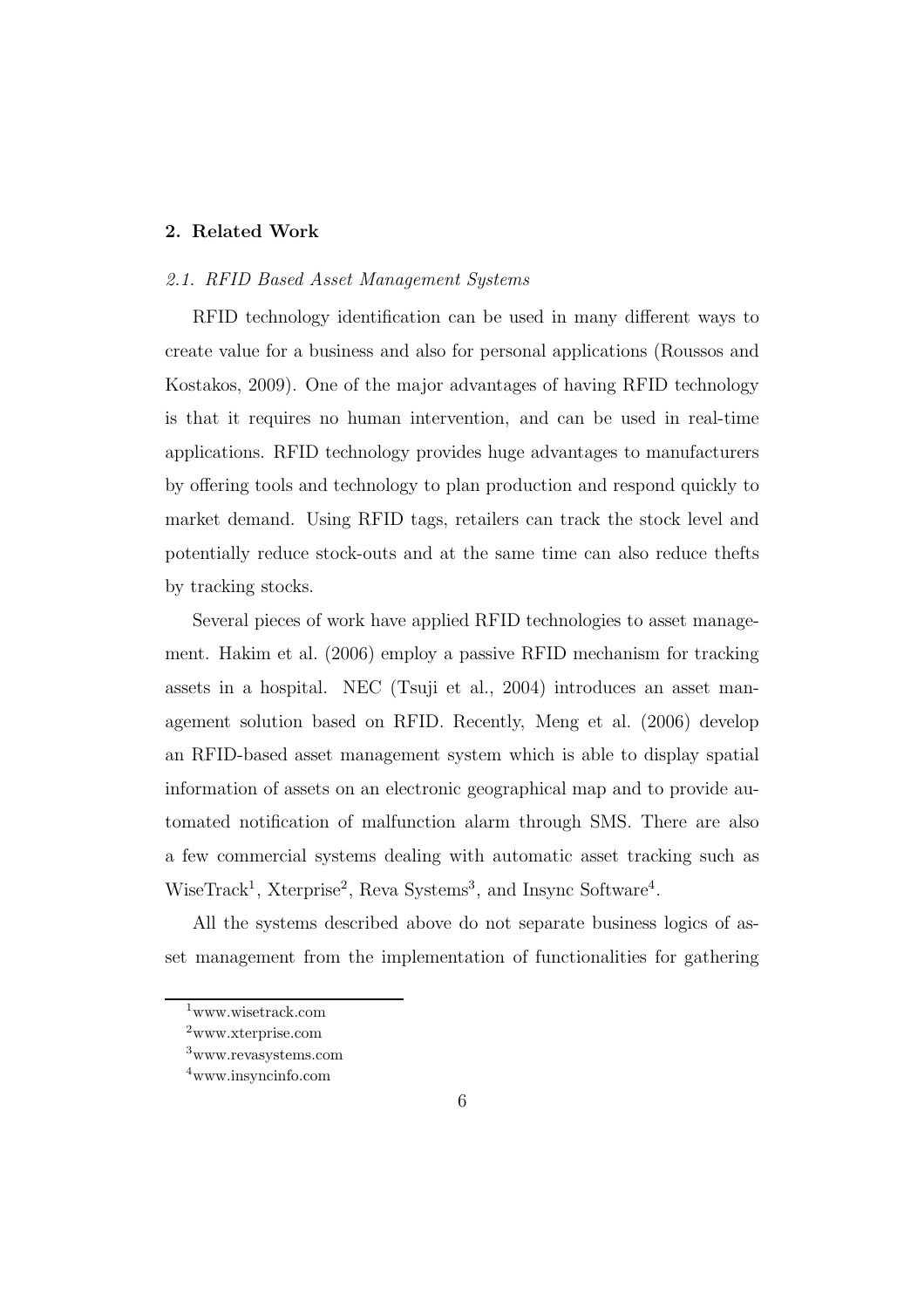sensor data. This is not flexible because the policies of managing assets in an enterprise often changes rapidly to adapt to the advances of RFID technologies and the enterprise's general policies. Our approach aims to address these problems by taking the specifications of BPs into the system. Therefore, the changes of BPs will not require the changes of sensor reading implementation and vice versa.

Fernández et al. (2009) develop an asset management using RFID technology which is used to manage moving mechanical parts such as rail vehicles, chassis, axles, bogies, couplings, and swap bodies in the rail freight industry. They propose a layered processing scheme for turning tag readings into significant information. The disadvantage of this method is specifically coupling each layer with the business processes. This may prevent the system from adaptation to the changes of enterprise's policies. This is different from our approach which uses a model of a finite state machine for handling RFID generated events and for automating the transformation of physical RFID readings into semantic data linked to business processes. By the separation between the events, the states, and the logic processes it is possible for the system to adapt to the changes of asset management policies.

#### *2.2. RFID Event Based Business Processes*

A Business Process (or BP, for short) is "a collection of related, structured activities that produce a service or product that meets the needs of a client" (Davenport and Short, 1990). One way to automate business process is to develop applications that execute the required steps of the process; but sometime this approach may also need human intervention. Individual business process can be monitored for their state and statistics.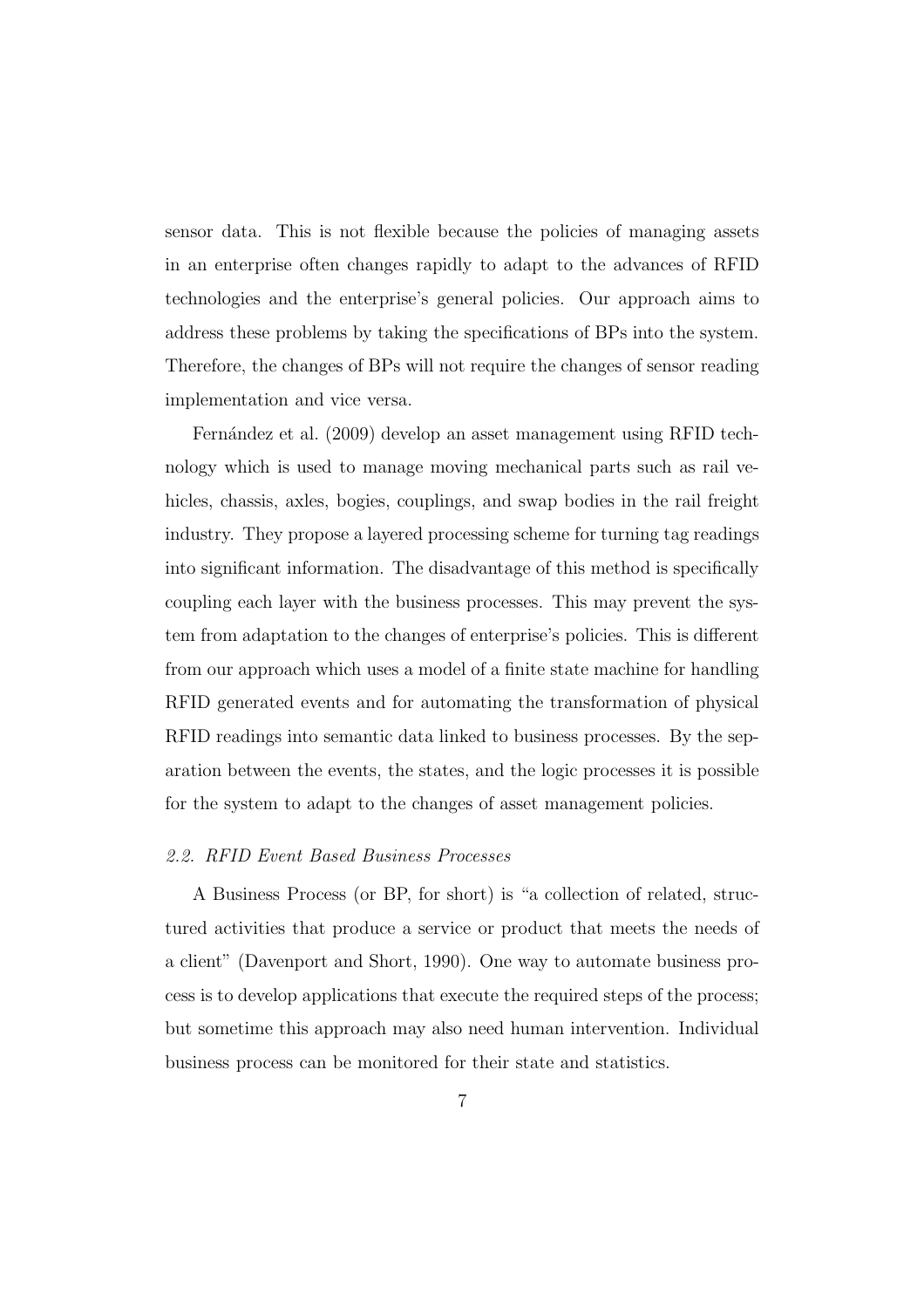RFID events result in automating BPs, or tasks within a BP, or even signalling completion of tasks within a BP. Then the parameters passed by these RFID events are used to fill the required data in the specifications of the BPs being executed. The execution of a business process may return another event. A number of systems combine database or Enterprise Resource Planning functionality with RFID and sensor technology, such as SAP's Auto-ID Infrastructure (Bornhövd et al., 2004), Sybase<sup>5</sup> and Oracle<sup>6</sup>. Our framework, however, is lightweight (does not require extensive computational resources or cost), and specialised for asset management involving business processes. Zhao et al. (2009) propose a method for enhancing business process automation by integrating RFID data and events into business process-based systems. However, their work is based on the event calculus while our approach uses a finite state machine for business rule modelling, event handling, and process operation invocations.

## 3. CSCE-AMS: a Prototype Implementation of Radio-Mama

Our fundamental aim of implementing an asset management system is to demonstrate the usage of the Radio-Mama framework for developing RFID based systems. There could be multiple implementations of RADIO-Mama for tracking different objects. We call the prototype we describe below CSCE-AMS (short for "Computer Science and Computer Engineering" (our department name) Asset Management System) to differentiate it from possible future implementations of RADIO-MAMA. CSCE-AMS was developed to manage assets in our department.

<sup>5</sup>www.sybase.com/products/rfidsoftware

 $6$ www.oracle.com/technology/products/sensor edge server/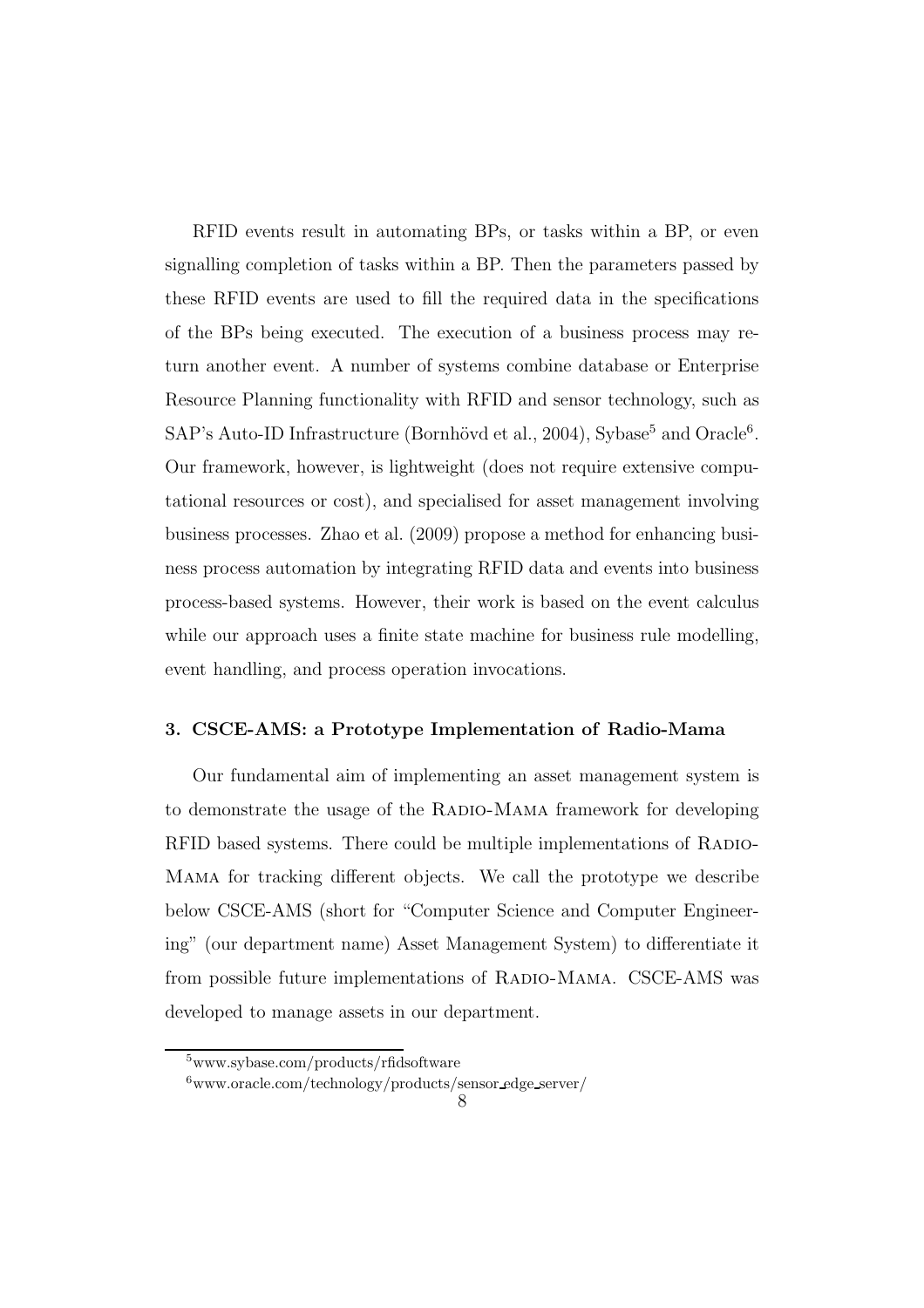#### *3.1. Functional Requirements*

CSCE-AMS is used to monitor the usage of assets (e.g., laptops and projectors) in our department. Our traditional system for managing assets relied on papers and an administrator for recording transactions. The disadvantages of this system were the cost for papers and administration. Also, it did not support well for the analysis of asset usages, booking, and scheduling. CSCE-AMS aims to address these problems.

CSCE-AMS is tracking who borrows what assets at what time and returns what assets at what time. It can send reminders by email and SMS to those who have not returned the borrowed assets on time. It also allows for remote asset bookings. The system needs to be adaptable to changes of business scenarios in the future and to provide flexible means at the business logic layer to respond to abnormal situations.

The overall goal of the system is to minimise human intervention in transactions of borrowing and returning assets. It also supports for reminding, booking, and analysing the usages of assets. The system needs to work with different types of assets such as projectors, and laptops.

#### *3.2. System Analysis and Design*

According to our proposed framework, CSCE-AMS is a finite state machine. Its business processes are triggered by RFID generated events. These events cause to transit the system's states correctly. To transit from one state to another state, the system needs to execute appropriate business logics. In this section, we present the analysis and design of a finite state machine for our system.

The system must process events that come from the raw flows of tag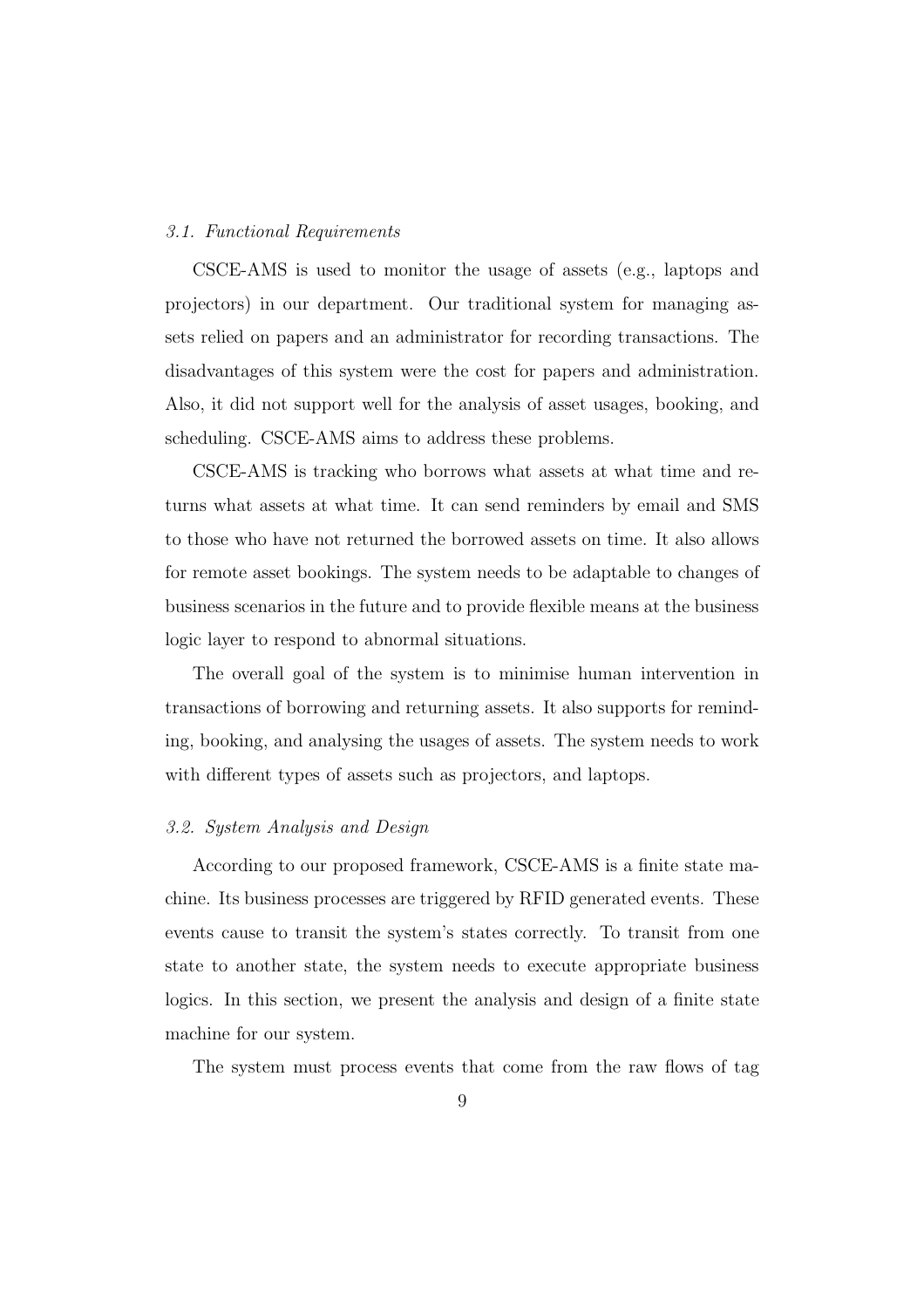| <b>State</b>   | Description                                                              |  |  |  |  |
|----------------|--------------------------------------------------------------------------|--|--|--|--|
| $s_1$          | The available asset is in the store and no user is identified.           |  |  |  |  |
| $s_2$          | The available asset is in the store and a user is identified.            |  |  |  |  |
| $s_3$          | The available asset is in the active zone while no user is identified.   |  |  |  |  |
| $s_4$          | The available asset is illegally taken away.                             |  |  |  |  |
| $s_{5}$        | The asset has just been borrowed and is in the active zone.              |  |  |  |  |
| s <sub>6</sub> | The borrowed asset is in the inactive zone (i.e., taken away for usage). |  |  |  |  |
| $s_7$          | The borrowed asset is overdue and a reminder has not been sent.          |  |  |  |  |
| $s_8$          | The borrowed asset is overdue and a reminder has already been sent.      |  |  |  |  |

Table 1: Definitions of internal states of the system.

readings in order to turn them into significant business-profitable information. We use a model of a finite state machine to support us for analysing, designing, and checking the correctness of the system at the design time.

A finite state machine is a quintuple  $\langle K, F, \Sigma, \Delta, S \rangle$ , where K is a finite set of states,  $F \subseteq K$  is a set of final states,  $\Sigma$  is a finite set of events,  $\Delta \subseteq K \times \Sigma \times K$  is a finite set of transition relations, and S is the initial state.

The input of the system design process is the requirements which contain a set of rules and policies of business logics for governing the asset loan within our department. The elements of the finite state machine are built up from the extraction of these rules and policies. An example of these rules is to specify how long an asset can be borrowed and what happens if one will not return a borrowed asset in time.

Table 1 describes the set of states in our finite state machine, i.e.,  $K = \{s_1, s_2, s_3, s_4, s_5, s_6, s_7, s_8\}.$  The initial state,  $S = s_1$ , the set of final state  $F = \{s_1, s_2\}$ , and the set of events  $\Sigma = \{e_1, e_2, e_3, e_4, e_5, e_6, e_7, e_8\}$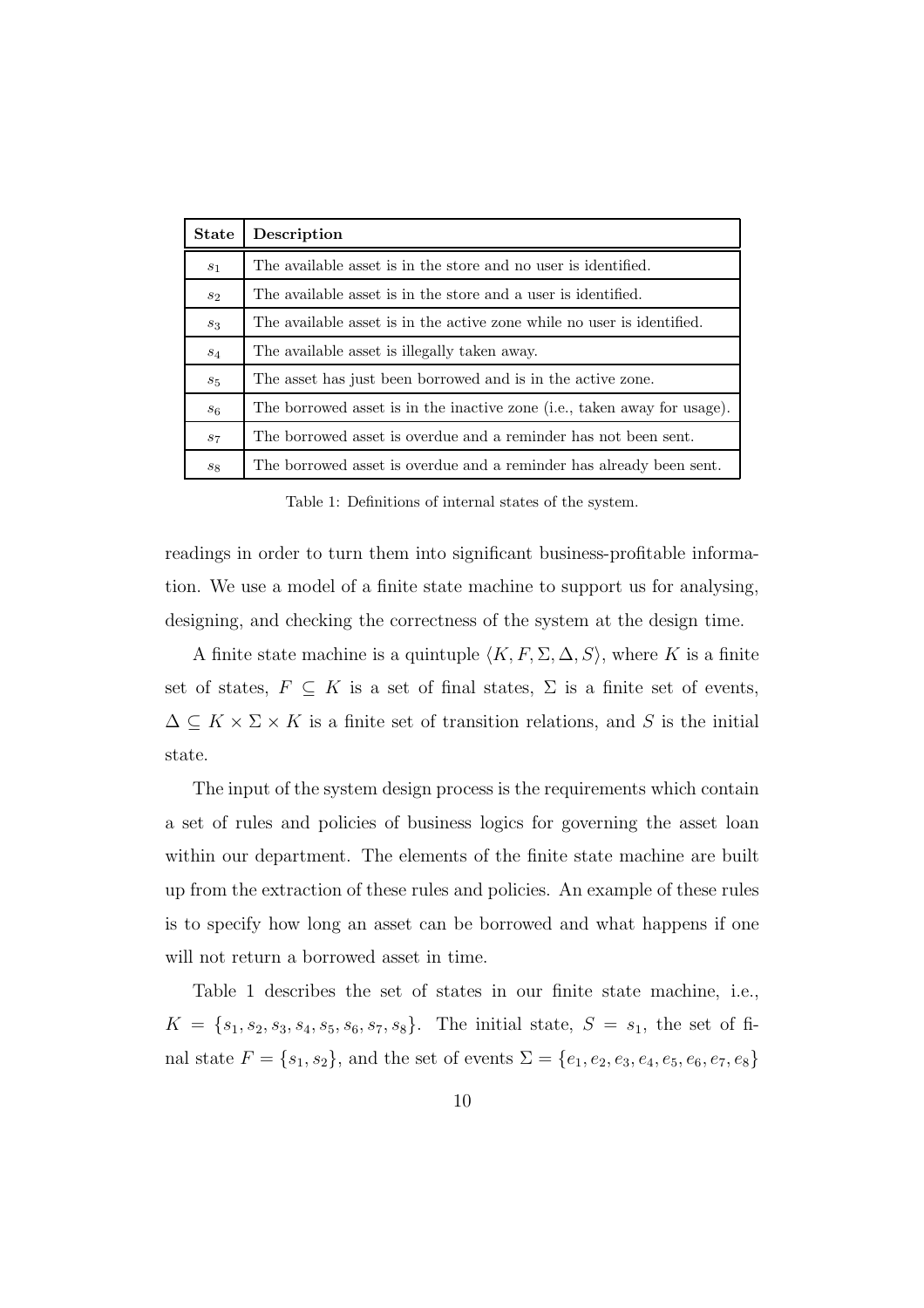| Event                                               | Description                                 |  |  |  |  |
|-----------------------------------------------------|---------------------------------------------|--|--|--|--|
| e <sub>1</sub>                                      | The available asset enters the active zone. |  |  |  |  |
| $e_2$                                               | The available asset leaves the active zone. |  |  |  |  |
| The borrowed asset enters the active zone.<br>$e_3$ |                                             |  |  |  |  |
| $e_4$                                               | The borrowed asset leaves the active zone.  |  |  |  |  |
| $e_5$                                               | A user is identified.                       |  |  |  |  |
| $e_6$                                               | The session user identification is expired. |  |  |  |  |
| $e_7$                                               | The borrowed asset is over due.             |  |  |  |  |
| $e_8$                                               | A reminder is sent.                         |  |  |  |  |

Table 2: Definitions of events.

as described in Table 2, and the set of transition relations  $\Delta$  is defined in Table 3. This finite state machine is depicted in Figure 3.

## *3.3. Enhanced Business Processes Based on RFID Events*

AII RFID readings are associated with specified mapping rules and metadata in the specifications of the business processes. These mapping rules allow the system to appropriately select predefined business logics to be executed.

The system starts from the state  $s_1$  where the assets are in the store and no one is identified. The business process called Asset Borrowing is triggered to be executed when someone brings an asset(s) into the active RFID zone (i.e., the asset is tagged and when it is brought within range of the reader), generating the event  $e_1$  described in Table 2 and Figure 3. Then the whole system will operate by following the model of the finite state machine. Figure 4 is a code fragment which causes a BP to be execute on an occurrence of an RFID event.

There are five main BPs (or sub processes of the whole process) in our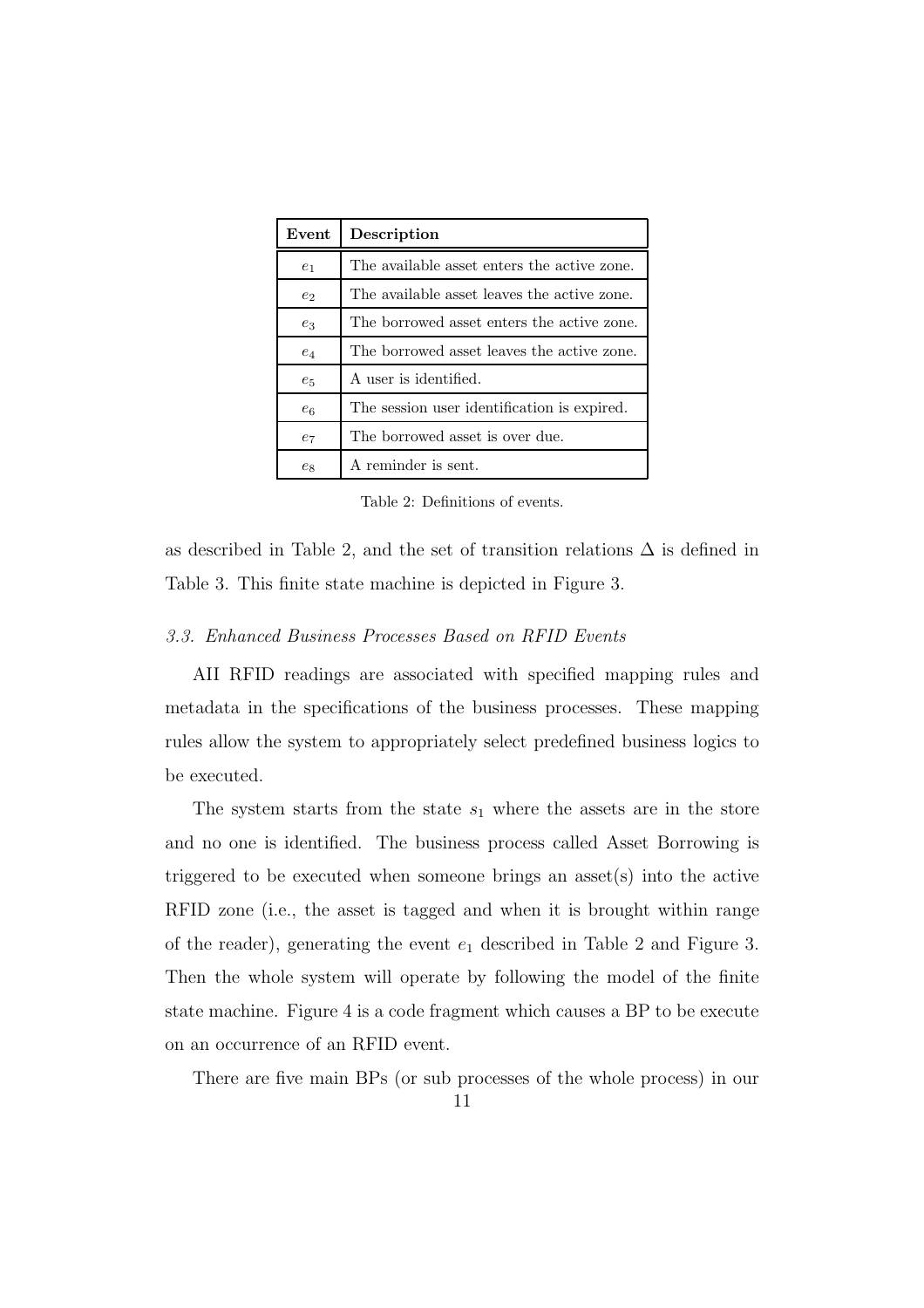|                    | $\sqrt{s_{1}}$   | $\mathfrak{s}_2$ | $\sqrt{s_3}$       | $\mathfrak{s}_4$ | $\sqrt{s_{5}}$     | $\sqrt{s_6}$   | $\mathfrak{s}_7$ | $\mathfrak{s}_8$ |
|--------------------|------------------|------------------|--------------------|------------------|--------------------|----------------|------------------|------------------|
| $\boldsymbol{e}_1$ | $\sqrt{s_3}$     | $\sqrt{s_{5}}$   |                    | $\sqrt{s_3}$     |                    |                |                  |                  |
| $\mathfrak{e}_2$   |                  |                  | $\mathfrak{s}_4$   |                  |                    |                |                  |                  |
| $\boldsymbol{e}_3$ |                  |                  |                    |                  |                    | $\sqrt{s_{1}}$ | $\sqrt{s_1}$     | $s_1$            |
| $\mathfrak{e}_4$   |                  |                  |                    |                  | $\boldsymbol{s}_6$ |                |                  |                  |
| $\boldsymbol{e}_5$ | $\mathfrak{s}_2$ |                  | $\boldsymbol{s}_5$ |                  |                    |                |                  |                  |
| $\boldsymbol{e}_6$ |                  | $\sqrt{s_{1}}$   |                    |                  |                    |                |                  |                  |
| $\ensuremath{e_7}$ |                  |                  |                    |                  |                    | $\sqrt{s_{7}}$ |                  |                  |
| $\mathfrak{e}_8$   |                  |                  |                    |                  |                    |                | $\mathfrak{s}_8$ |                  |

Table 3: Transition relations.

system: *Borrowing Process*, *Returning Process*, *Reminding Process*, *Alarming Process*, and *Overdue Checking Process*. The system uses the transition relations to select appropriate processes to be invoked on each corresponding RFID event.

*Borrowing Process* is the operation of borrowing a single asset. The process can be repeated for multiple borrowing. This process is invoked on the event  $e_1$  to transfer the status  $s_2$  to  $s_5$ .

*Returning Process* is the operation of returning a single asset. The process can be repeated for multiple returning. This process is invoked by the event  $e_3$  to transfer the statuses  $s_6$ ,  $s_7$ , and  $s_8$  to  $s_1$ .

*Reminding Process* is to send reminder messages (emails or SMSs) to the borrowers who have not returned assets having being borrowed on time. This process is invoked by the event  $e_8$  to transfer the status  $s_7$  to  $s_8$ .

*Alarming Process* is a security solution in case of illegal borrowing. This process is invoked on the event  $e_2$ .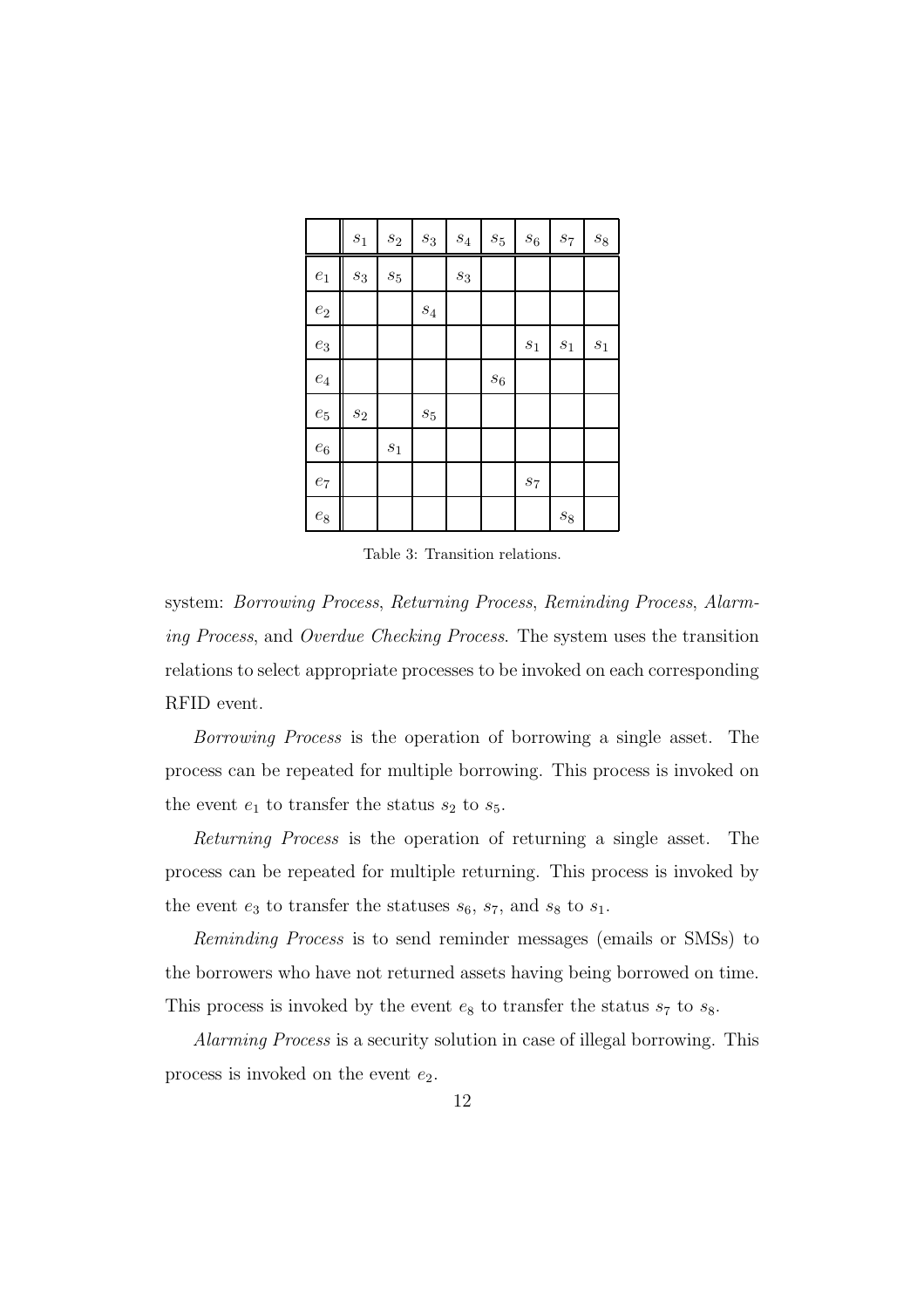

Figure 3: The diagram of the finite state machine.

| RFIDEvent onEvent(EventObject eo) {                       |
|-----------------------------------------------------------|
| ProcessObject process = DecisionMaker.selectProcess(eo);  |
| EventObject new eo = process. execute (eo. $getData()$ ); |
| $if$ (new eo != null )                                    |
| return new eo. fireEvent(new eo);                         |
| else                                                      |
| return null;                                              |
|                                                           |

Figure 4: The code handles an RFID event.

*Overdue Checking Process* is a special thread which operates silently and continuously in background. It is not triggered by any RFID events but can fire the event  $e_7$  to transfer the status from  $s_6$  to  $s_7$ . The event  $e_7$  will be fired when the process detects that there is an overdue asset and a reminder message has not been sent to the corresponding borrower yet. We assume that only one reminder is sent in case of an overdue.

This means that the business processes are driven by RFID events detected in the right contexts, i.e. when the system is in the appropriate state.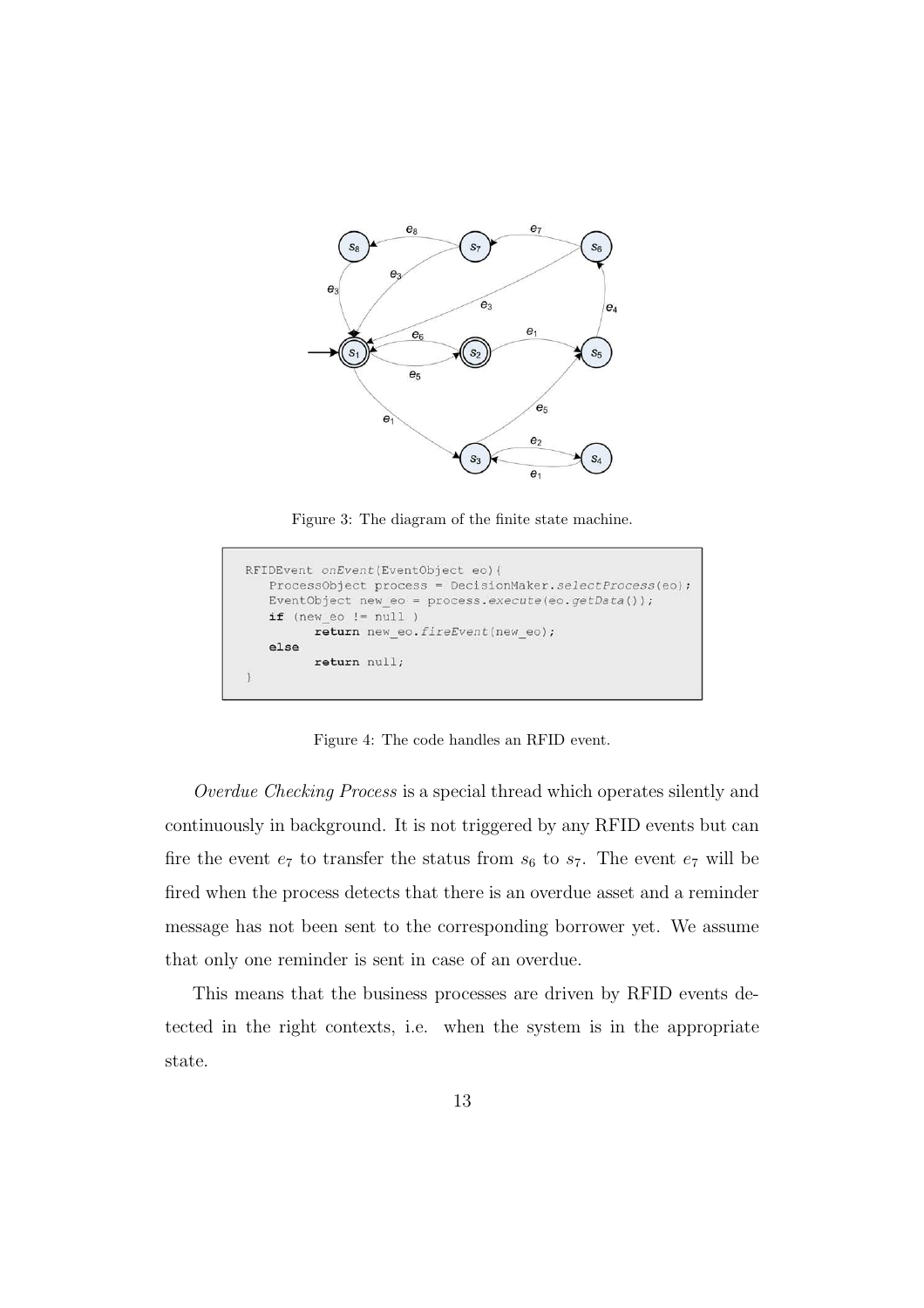

Figure 5: The implementation architecture of the system.

#### *3.4. Architecture*

The CSCE-AMS architecture consists of four key elements (see Figure 5): an asset identification system, a user identification system, a database that hold information about assets, users, and loan transactions (i.e., borrowing and returning transactions), and the software that executes asset management business processes triggered by RFID generated events. In the following subsections, we describe each of these elements and how they are designed to meet the functional requirements of the CSCE-AMS.

## *3.4.1. Asset Identification System*

We use ARYGON's  $\text{LinX}$  system<sup>7</sup> as the asset identification system in our system. The most advantage of this system is its high reading distance (our experiment shown that the coverage was up to 60m for outdoor environment and 12m for indoor environment). The LinX system is made of three different devices (Figure 6):

<sup>7</sup>http://www.arygon.com/wEnglish/products/active system/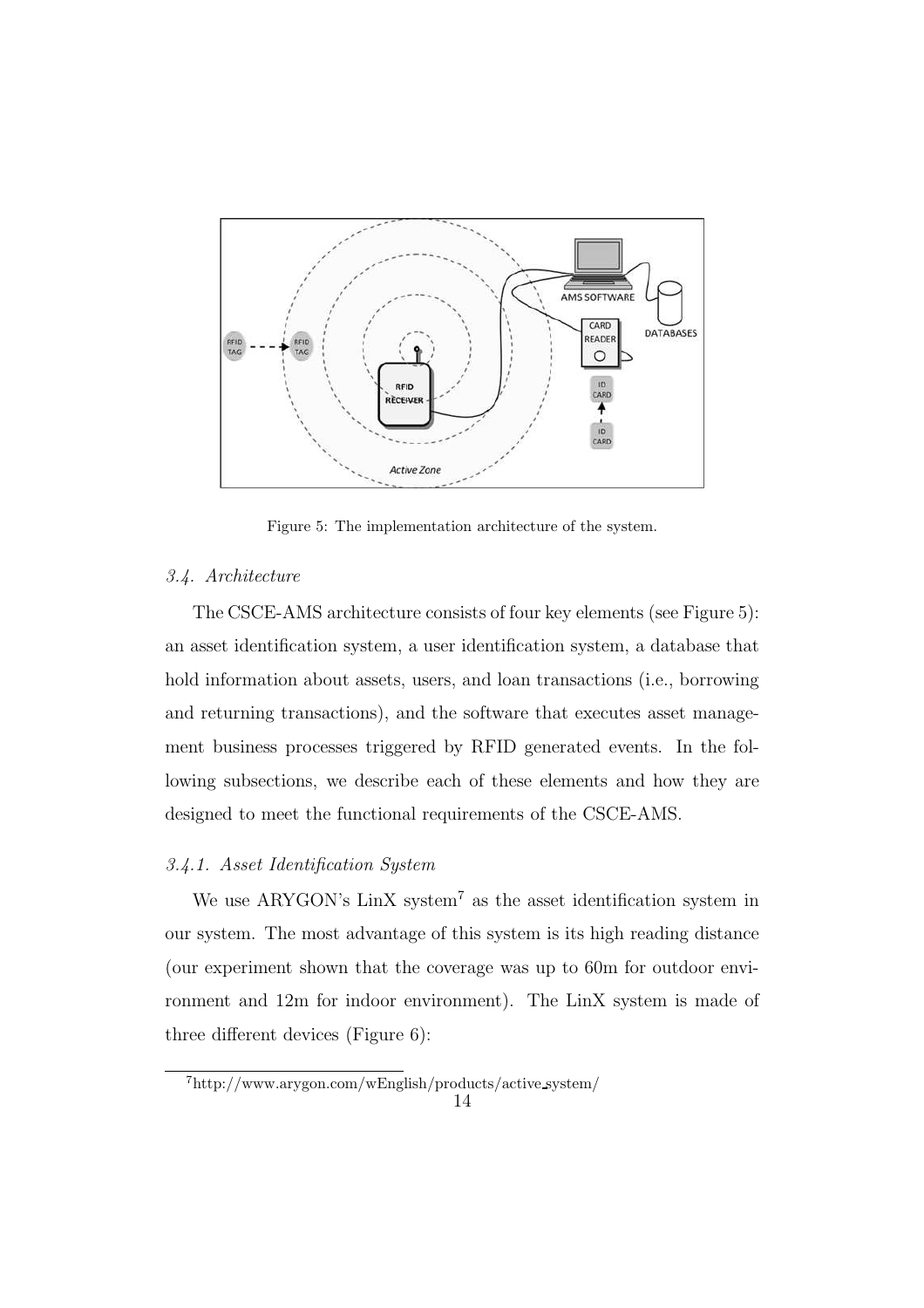

Figure 6: The activator LX2101 and a transponder used in our system.

- the activator LX2101, a microwave transmitting unit,
- the active transponder LX1004, a double frequency tag, and
- the receiver LX2002, a radio frequency receiving unit.

The active transponder (or called RFID tag) is normally quiescent, until it gets activated by the activator that awakes it. Only then the active tag starts up, reads the signal transmitted by the activator, runs all the necessary operations, and then transmits its code to the receiver.

The activator is based on 2,45GHz technology. It is used to energise the transponder. It comes with an RS422 interface and looks the same as the receiver.

A transponder is an active dual-layer tag (i.e., battery is needed), which upon activation by the activator can receive data from the reader (uplink) and transmit its own 32-bit ID code, followed by other data (downlink). Each tag is tied to each asset in our system.

The receiver is a control centre whose operating modes can be programmed and parameterised. The receiver is in permanent reception of 15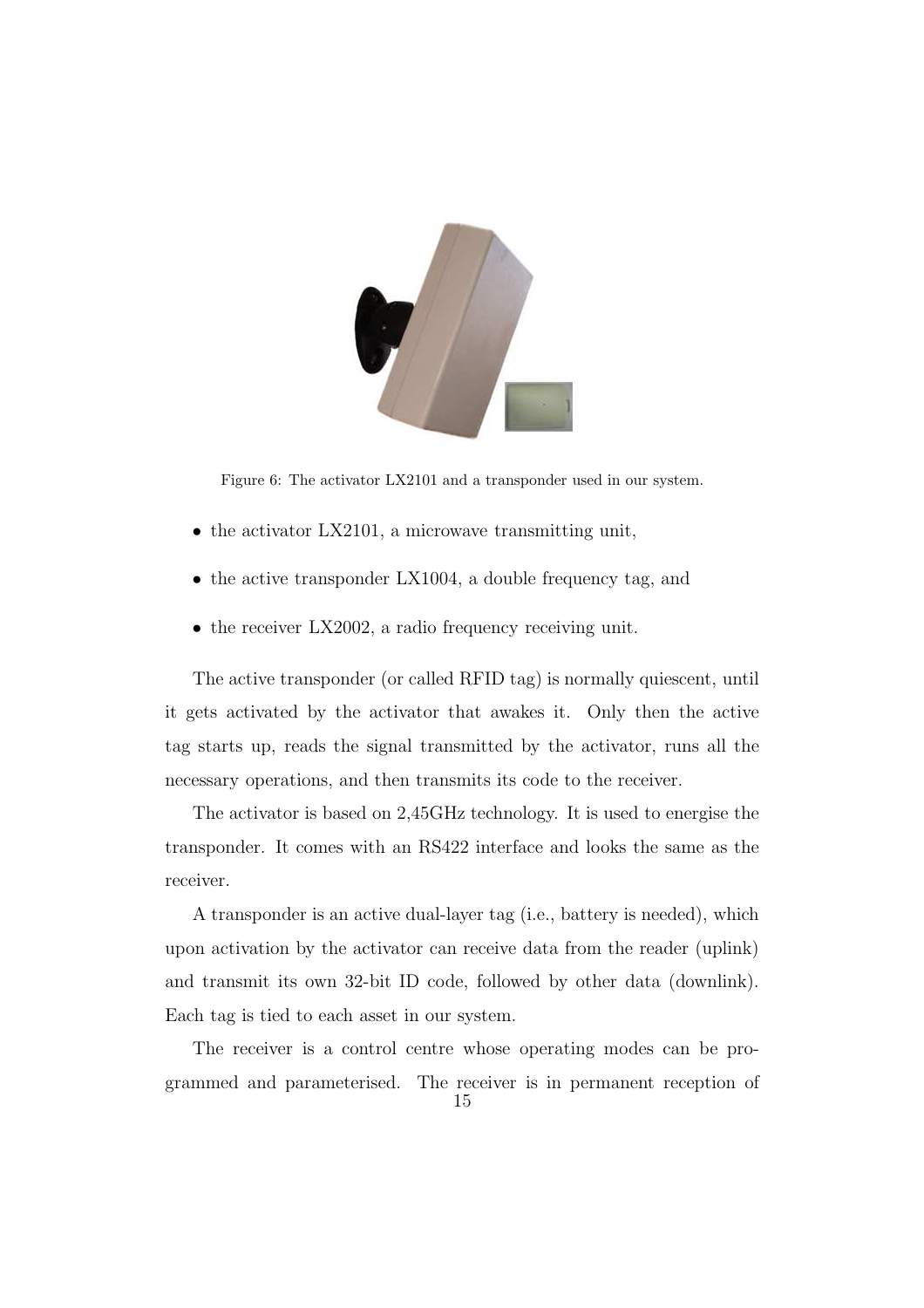

Figure 7: The MIFARE Reader/Writer and staff cards.

data transmitted by the transponders. The receiver is connected to our CSCE-AMS software on a PC via an Ethernet interface.

## *3.4.2. User Identification System*

The MIFARE system<sup>8</sup> is used for the user identification system in our system. The MIFARE system complies with the ISO/IEC 14443A standard. It has two different devices (Figure 7):

- the MIFARE Reader/Writer, and
- the passive smart card, an ISO/IEC 14443A RFID tag.

The MIFARE Reader/Writer is a high frequency reader/writer. It utilises an existing PC standard for USB and uniquely for RS232 interfaces which is used to connect to our CSCE-AMS software on a PC. It supports transponders from various suppliers including our existing staff and student cards in our department. The reader has a maximum effective distance up to 5cm. No external power is needed; it is powered from the USB port.

<sup>8</sup>http://mifare.net/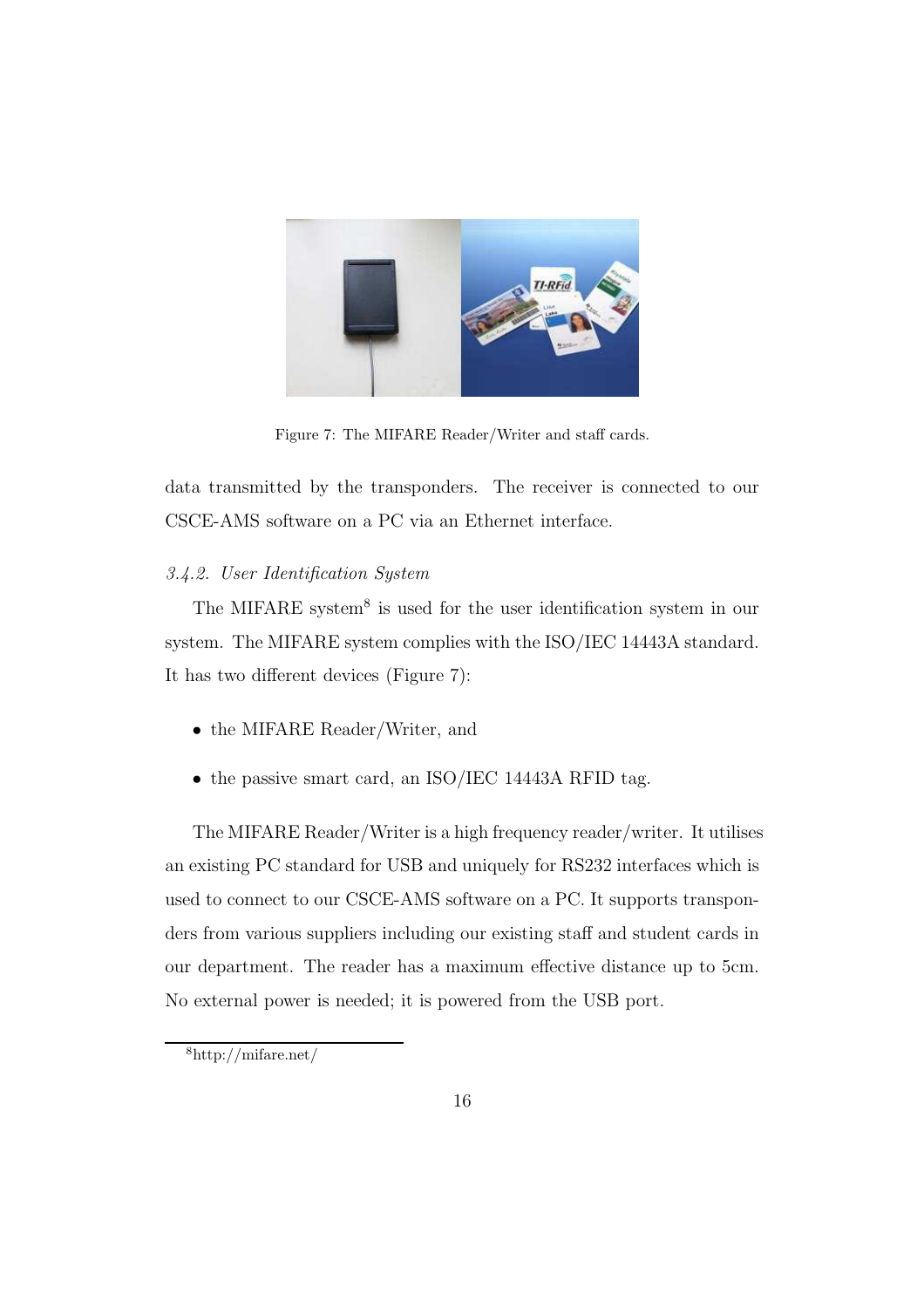| Column Name      | Datatype               | <b>AUTO</b><br>NOT<br>NULL | Default Value<br>Flags          |
|------------------|------------------------|----------------------------|---------------------------------|
| ASSET_ID         | BIGINT(20)             |                            | V UNSIGN RULL                   |
| ASSET_NAME       | $\bigcup$ VARCHAR(255) | ✓                          | <b>BINARY</b>                   |
| ASSET_DUE_TIME   | <b>MINTEGER</b>        |                            | $\Box$ UNSIGN 1440              |
| BORROWED         | TINYINT(1)             |                            | $\Box$ unsign $\Box$            |
| A LASTBORROWEDBY | VARCHAR(255)           |                            | $\exists$ binary $\overline{m}$ |
| BATTERY_START    | BIGINT(20)             |                            | V UNSIGN NULL                   |

Figure 8: The structure of ASSET TABLE.

The ISO/IEC 14443A RFID tag is a passive contactless smart card according to ISO/IEC 14443A standard. No battery is needed. Its high data transmission rate allows complete user identifying transactions to be handled in less than 100ms. The card may also remain in the wallet during the transaction, even if there are coins in it.

Special emphasis has been placed on security against fraud. Mutual challenge and response authentication, data ciphering and message authentication checks protect the system from any kind of tempering. Serial numbers which cannot be altered guarantee the uniqueness of each card.

#### *3.4.3. Database*

The database stores data about asset and user information as well as borrowing and returning transactions. We use MySQL Database Server<sup>9</sup> to manage the database in our system. The database contains three main data tables: ASSET TABLE, STAFF TABLE, and TRANSACTION TABLE.

The ASSET TABLE holds data about assets. The table structure is shown in Figure 8. The ASSET ID attribute holds the code number of the corresponding RFID tag tied to an asset. ASSET NAME describes about

<sup>9</sup>http://www.mysql.com/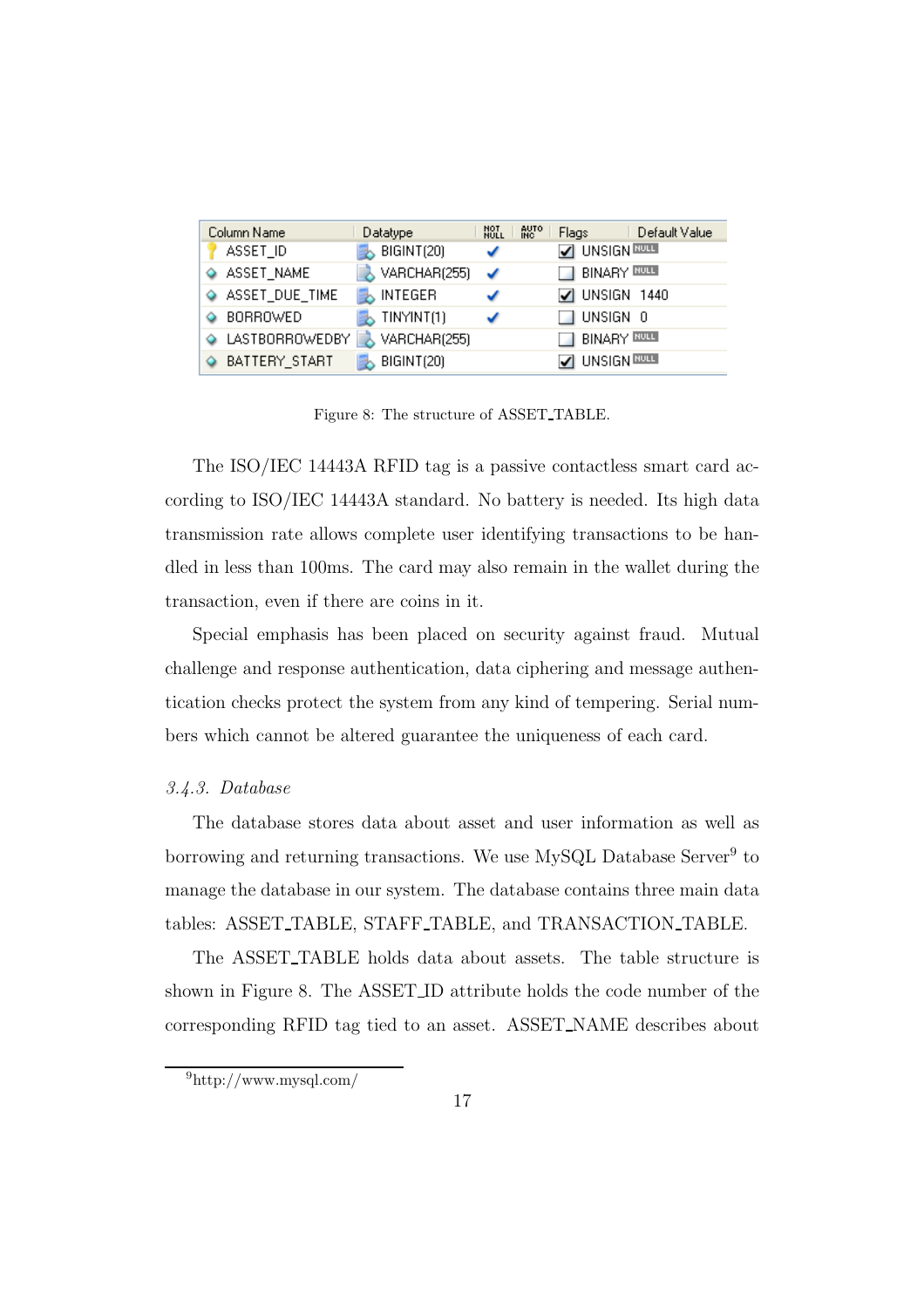| Column Name          | Datatype                               | <b>RUTO</b><br>NOT<br>NULL | Default Value<br>Flags |
|----------------------|----------------------------------------|----------------------------|------------------------|
| USER_ID              | $\rightarrow$ VARCHAR(20)              | ✔                          | <b>BINARY</b> EULE     |
| $\Diamond$ USER_NAME | $\downarrow$ VARCHAR(255) $\checkmark$ |                            | $\Box$ BINARY BULL     |
| EMAIL_ADDRESS        | $\lambda$ VARCHAR(100) $\checkmark$    |                            | <b>BINARY</b> BULL     |
| A MOBILE_NUMBER      | , VARCHAR(10)                          |                            | 1 BINARY               |

Figure 9: The structure of STAFF TABLE.

the asset (e.g., name). The ASSET DUE TIME attribute represents how long in minutes a specific asset can be borrowed (e.g., the default is 1440 minutes  $\approx$  one day). All these attributes are modifiable by the administrator of the system. The BORROW attribute specifies the availability status of an asset. The LASTBORROWEDBY attribute gives us a quick check who are the last staff borrowing the asset. Finally, BATTERY START indicates the time when an asset is replaced a new battery.

The system daily checks this attribute to decide whether an asset needs to be replaced its old battery. If this is the case then the system will alert a message for the administrator. The life span of a battery depends on how many times the asset bought into the active zone, hence the times that the asset has been borrowed. We recorded that a new battery can last for approximate 20 hours in the active zone and that a transaction of borrowing and returning takes about 30 seconds (i.e., a staff collects an asset from the store, stops to sweep his/her staff card over the card reader in the active zone, then goes away). Therefore, the maximum of transactions an asset can have before its battery should be replaced is  $2400$  (i.e.,  $20 \times 3600/30$ ). Our trial period of a month is not long enough for us to test this feature.

The STAFF TABLE holds basic information about staffs in our department (Figure 9). The information of a staff includes staff card ID, staff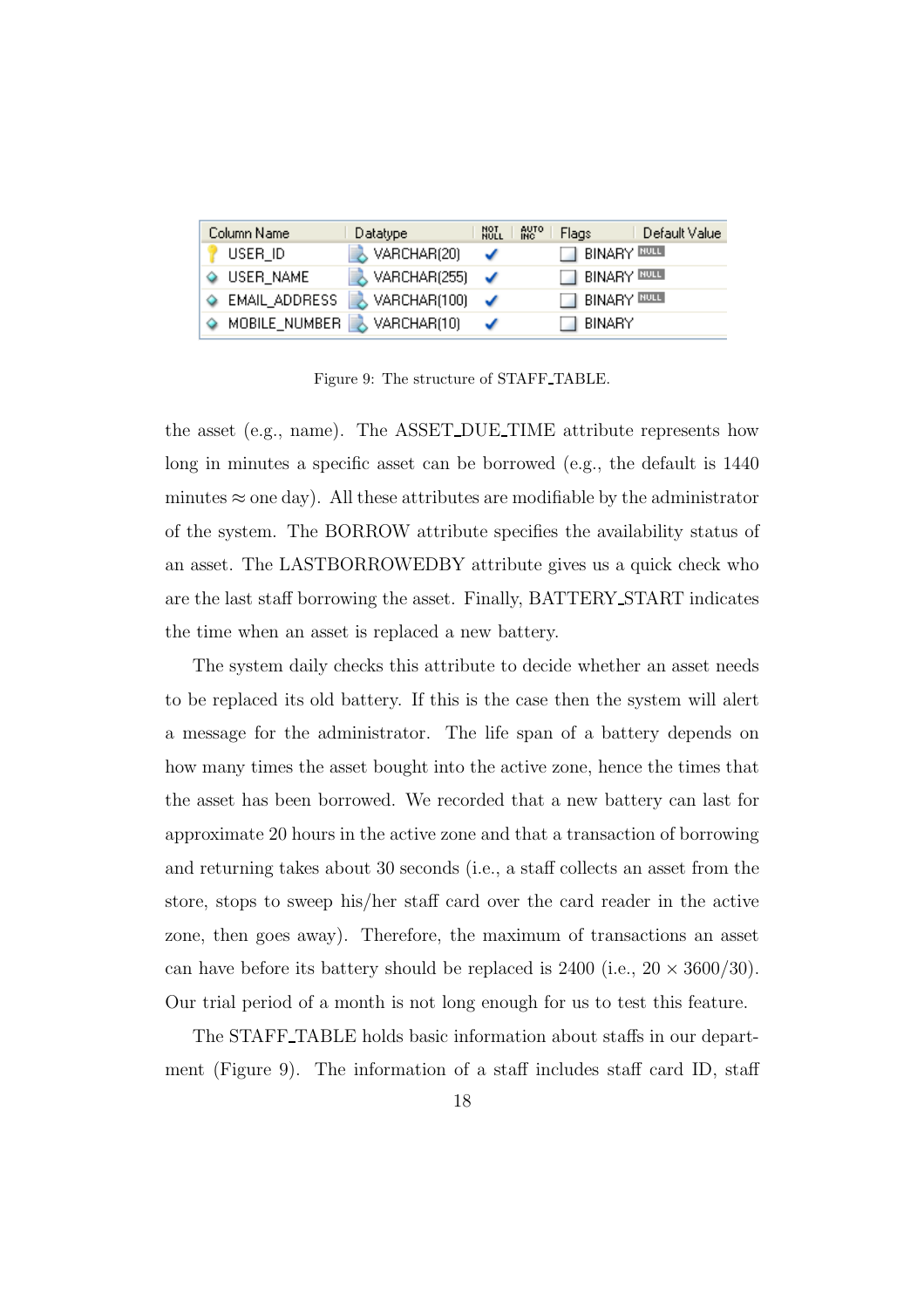| Column Name           | Datatype                  | NOT<br>NULL | <b>AUTO</b> | Flags              | Default Value |
|-----------------------|---------------------------|-------------|-------------|--------------------|---------------|
| BORROW_ID             | $\rightarrow$ INTEGER     |             |             | O UNSIGN RULL      |               |
| USER_ID<br>٥          | $\rightarrow$ VARCHAR(20) | ✓           |             | $\Box$ BINARY RULE |               |
| ♦ ASSET_ID            | $\rightarrow$ BIGINT(20)  |             |             | V UNSIGN NULL      |               |
| $\Diamond$ START_TIME | $\rightarrow$ BIGINT(20)  |             |             | UNSIGN <b>RULL</b> |               |
| END_TIME<br>Q         | BIGINT(20)                |             |             | UNSIGN NULL        |               |
| REMIND_SENT           | <b>BOOLEAN</b>            |             |             | UNSIGN             |               |

Figure 10: The structure of TRANSACTION\_TABLE.

name, his/her email address (used for overdue reminding), and his/her mobile phone (also used for overdue reminding).

The TRANSACTION TABLE holds information about transactions of borrowing and returning assets. The table structure is shown in Figure 10. The USER ID attribute records the identification number of the corresponding id card of a staff. The ASSET ID attribute represents a borrowed asset. The START TIME attribute and END TIME attribute record the time of borrowing and returning an asset. REMIND SENT indicates whether a reminding message has been sent to the corresponding staff in the case of an overdue. If REMIND SENT is true, then the reminding message will not be sent again. This avoids staffs from receiving repeated messages for the same overdue asset. The *Overdue Checking Process* takes REMIND SENT, START TIME from the TRANSACTION TABLE and BORROWED, AS-SET DUE TIME from the ASSET TABLE as inputs to check overdue assets and to decide sending reminding messages.

## *3.4.4. Software*

We developed software that incorporates the hardware components and the database described in the previous subsections. The software executes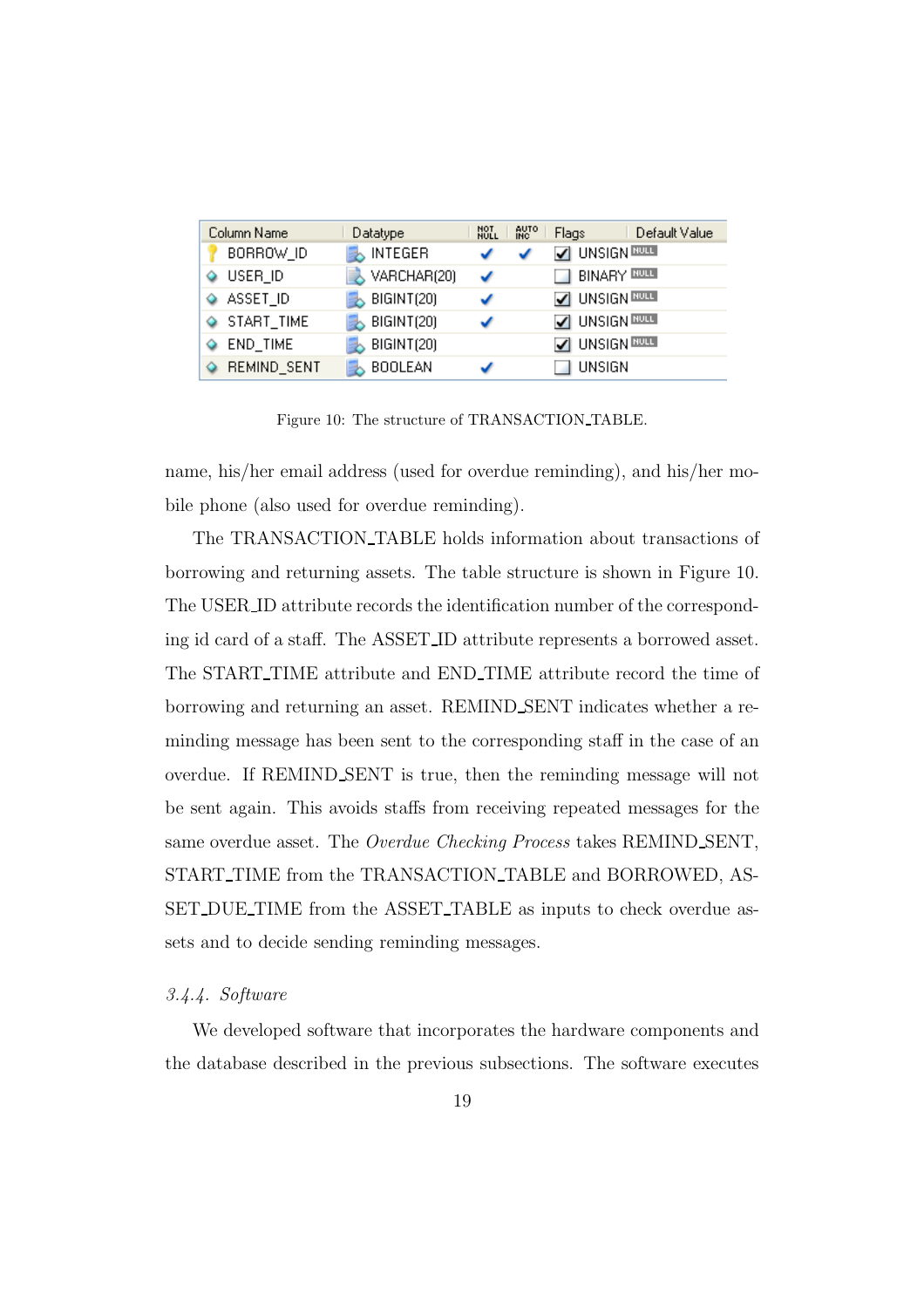| <b>Asset registration</b>                      |                                                                                                                     |  |
|------------------------------------------------|---------------------------------------------------------------------------------------------------------------------|--|
| This is a new asset.                           |                                                                                                                     |  |
| 7819<br>Asset ID:                              | User registration                                                                                                   |  |
| Asset name:<br>day(s)<br>Due time:<br>1<br>Add | This is a new user.<br>User Card Number: 80955CF4<br>Full Name:<br>Email Address:<br>Add<br>Close<br>Delete<br>Save |  |

Figure 11: The dialog windows for newly detected user and asset.

asset management business processes triggered by RFID generated events.

There are two main RFID generated events: the presence of an asset in the active zone and the identification of a user. The event of user identification has effective only if it happens following an event of asset's presence in the active zone. The software operates according to the diagram of status transition as discussed previously.

If a currently detected asset is new to the system, the system will ask for information about this new asset. Similarly, if the system detects a new staff ID card, it will ask for information of the corresponding staff. Figure 11 presents these two dialog windows.

The main user interface (Figure 12) allows the administrator to monitor loans. It allows searching for information about any assets, who borrowed them at what time, whether they have been returned, and whether reminders have been sent for late returning, etc.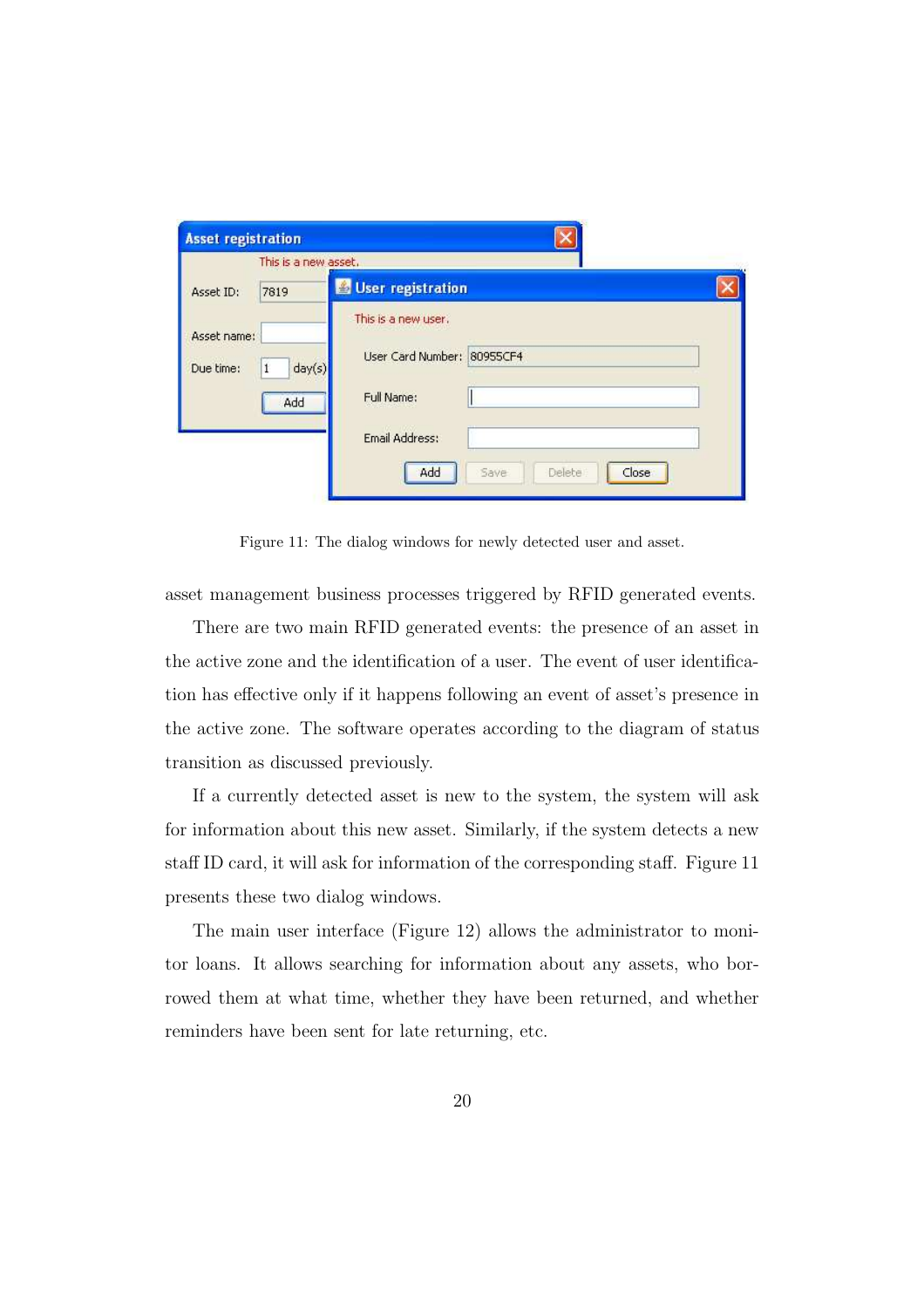| Asset Management System                     |                                |       |       |                  |                              |      |             |  |  |
|---------------------------------------------|--------------------------------|-------|-------|------------------|------------------------------|------|-------------|--|--|
| Help<br>System                              |                                |       |       |                  |                              |      |             |  |  |
|                                             |                                |       |       |                  |                              |      |             |  |  |
| AssetID                                     | Asset Name                     | How I | Avail | Last Borrow From |                              | To a | Remind Sent |  |  |
|                                             | 7931 Tuan's Laptop  7 day(s)   |       | M     |                  | Thu Jan 01 …lThu Jan …lNo.   |      |             |  |  |
|                                             | 7933 Torab's Printer  1 day(s) |       | ▽     |                  | IThu Jan 01 IThu Jan INo.    |      |             |  |  |
|                                             | 7938 Naveen's Sc 5 day(s       |       | ▽     |                  | IThu Jan 01 …IThu Jan …INo . |      |             |  |  |
|                                             | 7956 Chuong's Te 1 day(s       |       |       | Chuong Vo        | Sat Jun 27 …  Not retu…  No  |      |             |  |  |
|                                             | 8181 Seng's Proje 1 day(s      |       | M     | Dzung Nguyen     | Fri May 15   Wed Jun Yes     |      |             |  |  |
| Search for assets:<br>Asset Details<br>Save |                                |       |       |                  |                              |      |             |  |  |
|                                             |                                |       |       |                  |                              |      |             |  |  |

Figure 12: The main user interface of the system.

#### *3.5. System Deployment*

We deployed and used CSCE-AMS in our department office. The system setting is shown in Figure 13. The reason to separate the storage room from the active zone is to maximise the lifespan of tags attached to assets. We have experimented that our active tags (LX1004 tag using Maxell CR2032 batteries) cannot last longer than 20 days when they are continuously in the active zone. By having the tags out of the active zone, unless brought in, we save on battery power. After the trial period, we have received several feedbacks from the staff and administrators. Accordingly, some problems need to be considered. First, there is a need for checking the integrity of an asset when it is returned. This requires us to use smaller tags which are attached to some parts of an asset. The second is the loss of RFID tags. To solve this, we use RFID tags which can be stacked securely on parts of assets. Also, we use double tags for each tracked part.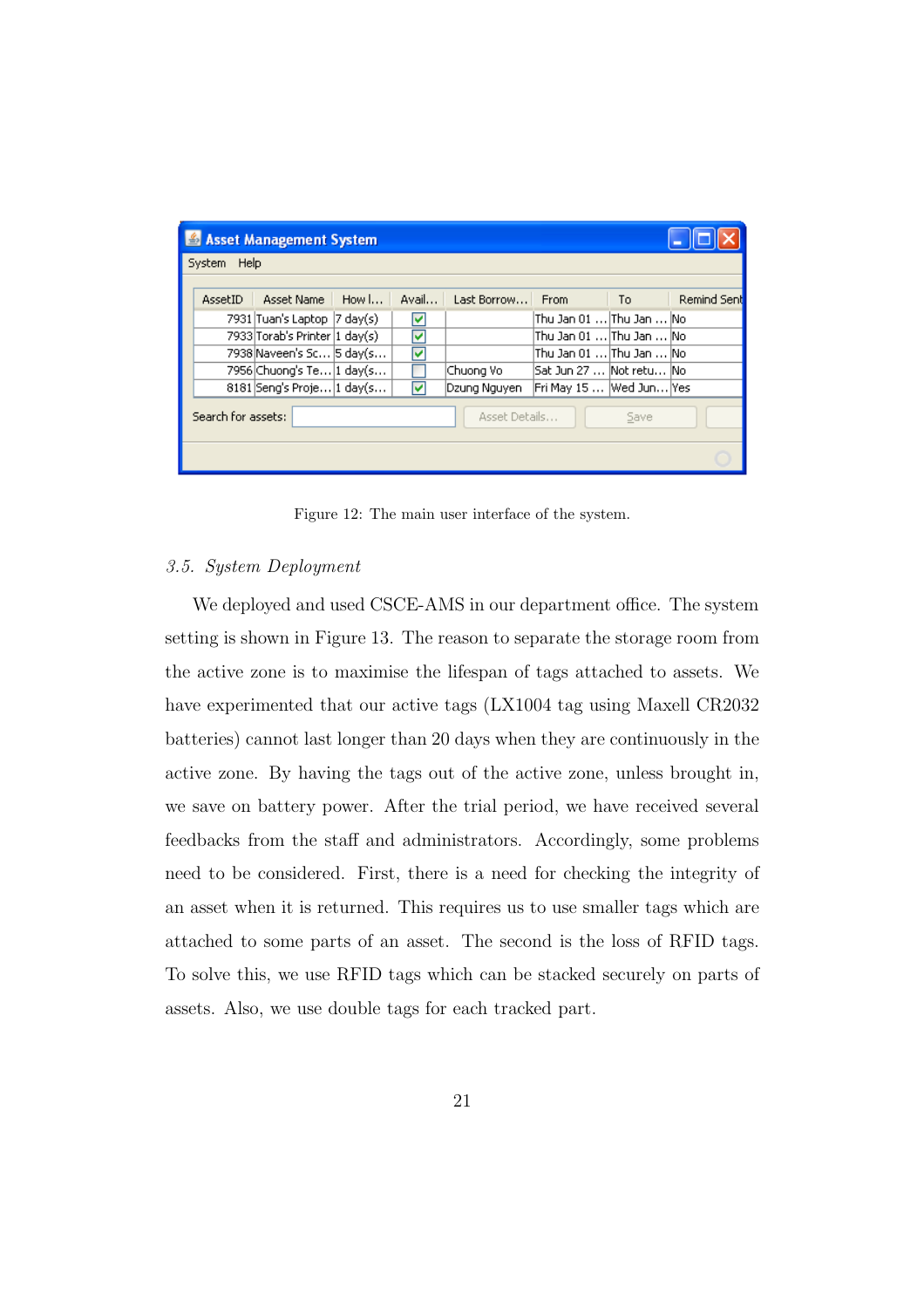

Figure 13: Deployment of the system: Receiver, Illuminator, Card Reader, and Store, and the devices next to the laptop.

## *3.6. System Operation*

To borrow an asset, the user takes two simple steps: (1) bring the asset into the active zone; (2) swipe his/her ID card over the card reader. For more convenient in our system deployment, the user is required to just walk through the door and sweep his/her staff ID card over the card reader next to the door. The user identification is finished instantly by giving a "beep". The system will confirm the borrowing transaction by saying "borrowed". If the user hasn't presented his/her ID card, then the system will say: "please swipe your card" and wait for user identification in some seconds. If the waiting time is passed without a user identified, the system will give an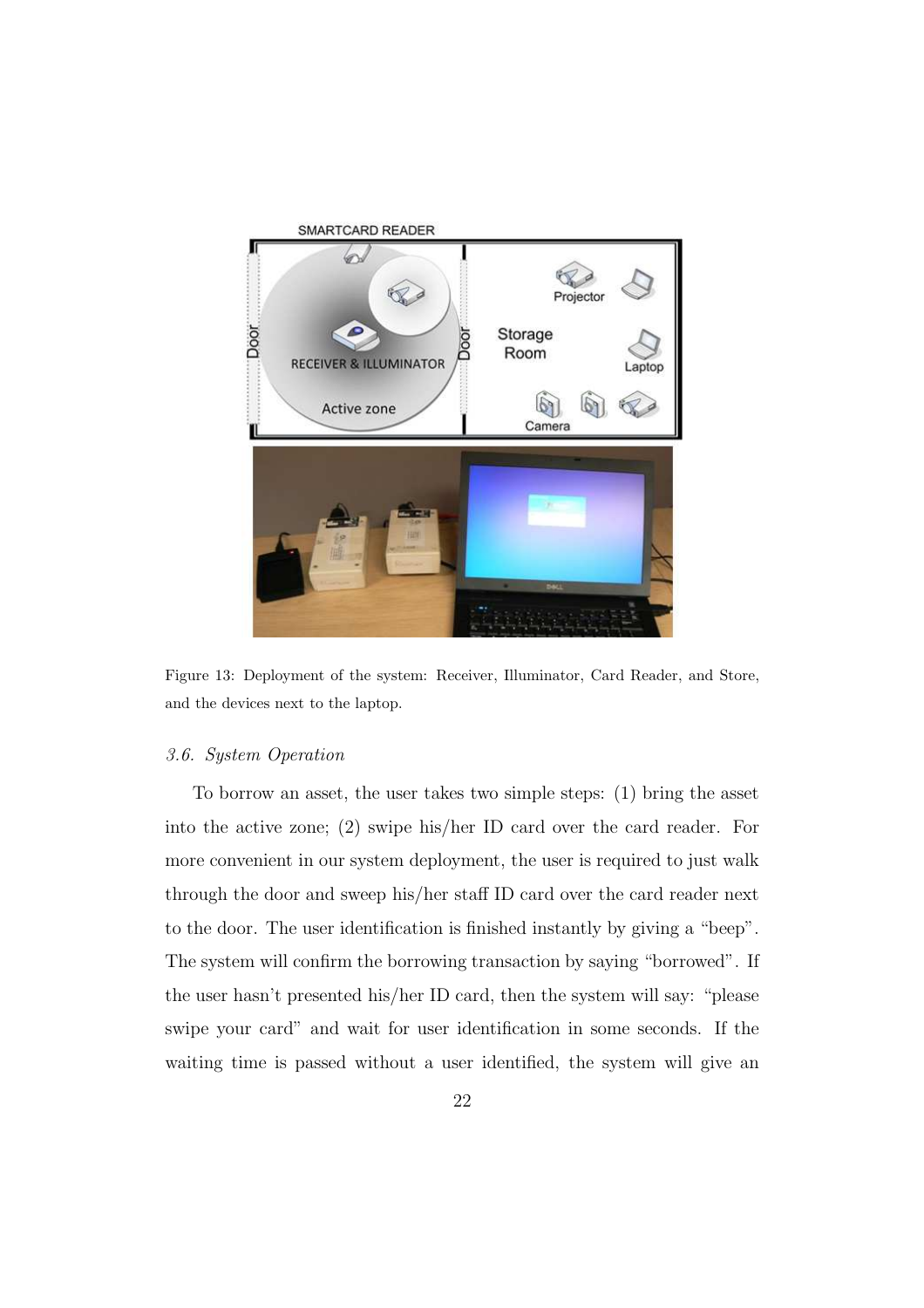"alarm" to inform an illegal borrowing (i.e., someone stolen an asset).

To return an asset, the user (not need to be the user who has borrowed the asset) bringing the asset walks through the active zone and places the asset on the shelf in the store room. A speech output of "returned" is to confirm the returning transaction.

#### 4. Evaluation and Discussion

So far, our current findings, outcomes, and lessons learned relating to the pragmatics and architecture of deploying process-based RFID systems, as follows.

In order for RFID-generated detections to be meaningful, the detections have to be embedded within the context of a state-based business process (which can be modelled using a state-transition diagram).

Ambiguity in tag readings can occur especially in the border of two (or more) readers; positioning of readers cannot be determined easily theoretically but through trial (since the range of reads is sensitive to the physical features of the environment) in the actual environment of deployment. The notion of zones in which objects are detected is needed.

In order to deal with unintended RFID-tag readings, or to prevent tag readings from being interpreted wrongly by the system, there has to be proper design of physical position of readers and state semantics (keeping track of a (short) history of reads - a read of the same tag can mean different things in different stages of a business process; and a first read has different semantics from a second read). Also, repeated tag reads (occurring in close time proximity with each other) must be filtered.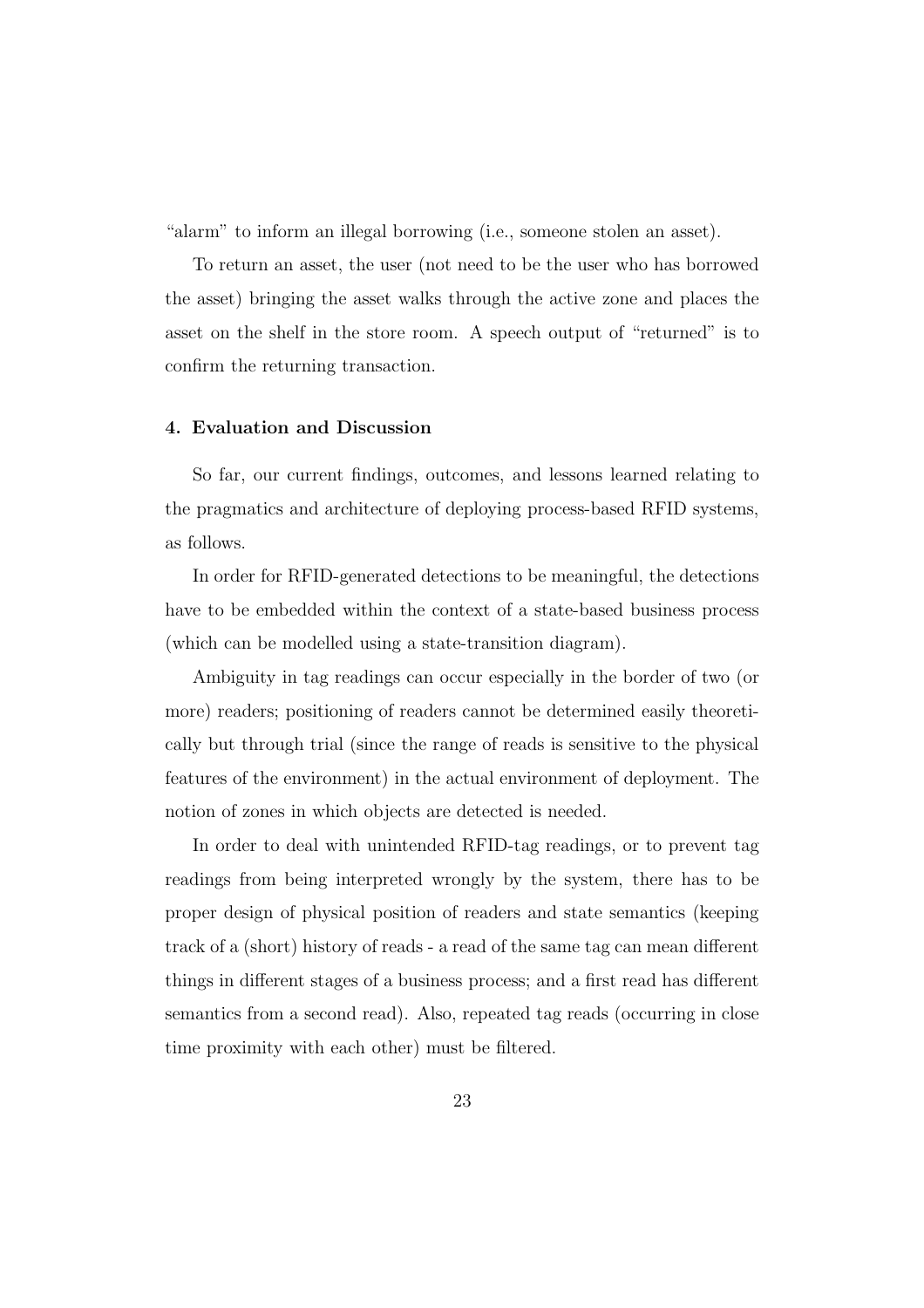The architecture of a loan equipment tracking system needs the following components: ID card readers, one RFID-tag reader (one is adequate), tagged objects, and a computer hosting a database, and the continually running software (realising a state-transition diagram representation of a business process for loan equipment tracking). The database should incorporate user information and is extensible to include new objects to be tracked or new users who will use the objects. The software can also include reminder services for borrowers (as dictated by the business process design).

There has been pragmatic issues with battery life – we measured the battery life for our RFID tags and this information needs to be incorporated in the system for reminders about battery replacement, etc, and also pragmatic issues with the range of the RFID tags we have The tags could be shorter range, but the ranges were found to be uncontrollable via software. Hence, a pragmatic lesson learnt is that the choice of RFID technology to use is important for different business processes, and governed by the parameters such as battery life (or even should battery-based tags be used), range of reads, and easy controllability of reading ranges.

Introducing an emerging technology into any organisation is challenging. Resistance from staffs have been mentioned as inhibitor for deploying the system. Staffs were acting with a considerable level of autonomy. We (as developers) and staffs (as administrators) have worked together for not only gathering requirements but also for the explanations of what can be improved and automated in the whole business process by using the RFID system.

Since RFID uses radio waves and is tagged to moveable objects, it inevitably is affected by its physical environment and the objects tagged. The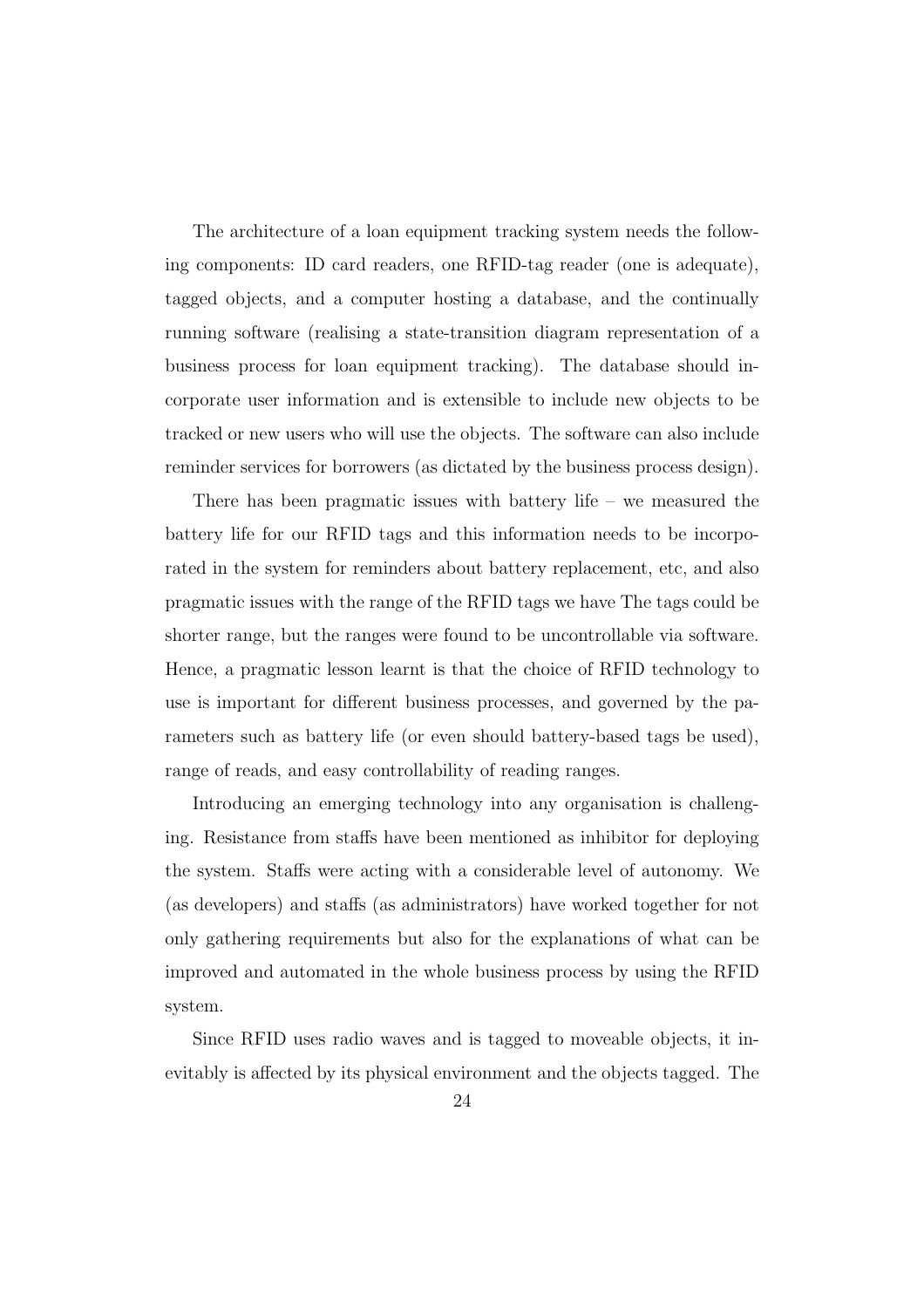following issues or factors need to be taken into account: the layout of the deployment environment (e.g., two-zone or one-zone layout, the gap between zones); the radius of the radio range; the placement of readers; the size of the tags; the possible movements of tagged objects (including abnormal movements); and finally, the integration of the existing staff identification system (i.e., existing staff ID cards) into the new system.

#### Generalising from CSCE-AMS to Radio-Mama:

We found that our approach can be generalised to other asset management applications which are to be embedded within one or more business processes, and we name this conceptual framework Radio-Mama, of which CSCE-AMS is an instance. Generalising from CSCSE-AMS, the key ingredients of RADIO-MAMA are:

- (1) The *roles involved in a business process framework* for asset management are: users, assets, and the system.
- (2) The *events* (e.g., a detection (or non-detection) of an asset at a particular location) needs to be identified. In general, there are events which relate to the real-world behaviour of assets (detected via RFID) and events related to system actions. Note that, in general, an event detected via RFID is basically a triple (Time-stamp, TAG-ID, Location of Reader).
- (3) One or more *business processes modelled via a finite state machine*  $\langle K, F, \Sigma, \Delta, S \rangle$ , where K is a finite set of states recording the status of assets, corresponding to the result of the occurrences of real-world events, the states acting as "memory" of such events or event sequences; where  $F \subseteq K$  is a set of final states,  $\Sigma$  is a finite set of events (identified in (2) above) corresponding to business process events (the semantics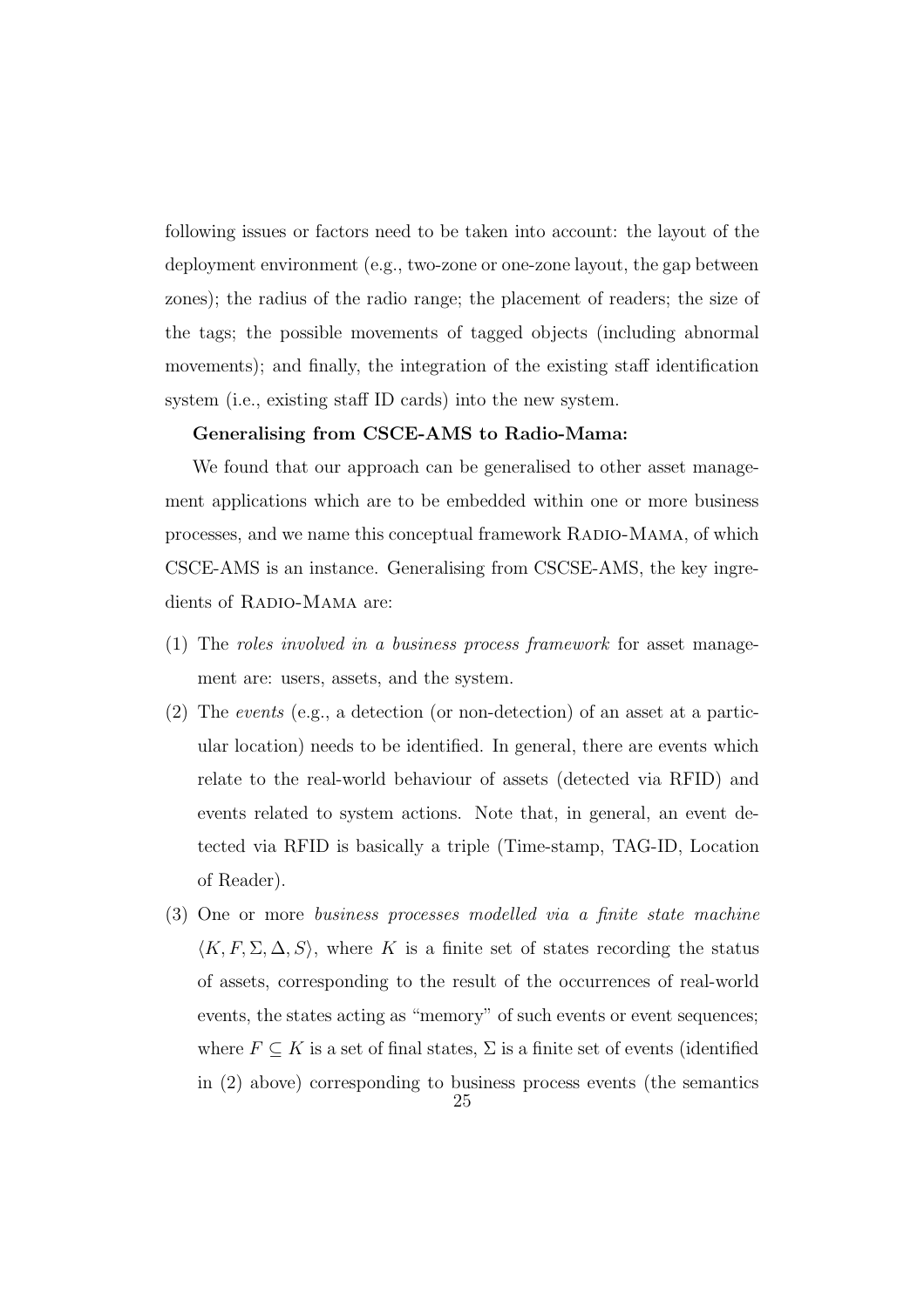of the events are assigned by the business process) but the events correspond to RFID reads, and or system actions (e.g., a reminder sent); where  $\Delta \subseteq K \times \Sigma \times K$  is a finite set of transition relations, and S is the initial state. The state machine representation also ensures that detected events are responded to in the right way. Work by Wang et al. (2009) studied complex RFID event interactions using declarative specifications with temporal constraints, but we employ a FSM technique. The FSM technique also allows the process to be amenable to formal analysis, though we did not carry this out in this paper.

- (4) The *mapping of particular RFID reads and system actions to business process events* then needs to be given. In CSCE-AMS, this is done within our code, in the prototype implementation, but a more explicit mapping using XML rules can be used.
- (5) We take an event-oriented approach to process RFID data, by driving business processes by RFID events in a finite state machine. This approach allows us to formalise the semantics of RFID events, greatly simplifies the work of RFID data processing, and significantly reduce the cost of RFID data integration.
- (6) We also present a methodology for designing an RFID based asset management by using a finite state machine. The model facilitates us (developers) and the department (customers) in verifying the correctness of the system behaviours before deployment. This can reduce the risk of misbehaviour of the system at runtime, hence increasing the security level.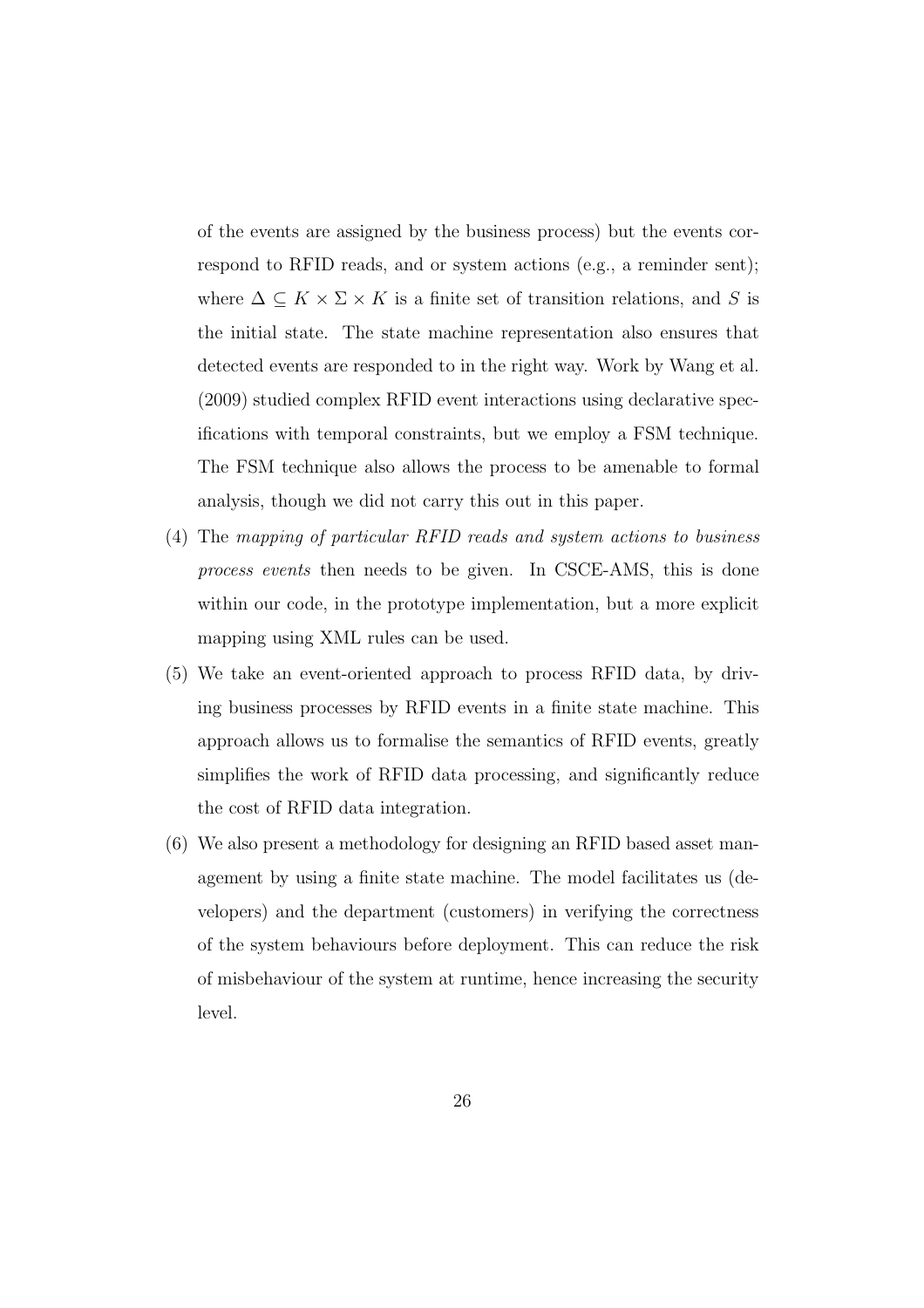### 5. Conclusion and Future Work

We have presented CSCE-AMS, a prototype system which we have deployed for asset tracking of laptops and projectors that are borrowed by staff. We also provided a general model of a business process framework for asset management called RADIO-MAMA and identified its key ingredients.

Future work will involve applying the framework to deal not just with asset tracking but also with tracking workflows involving tagged documentation/devices, and/or also tracking people involved in workflows (e.g., as they progress through a museum tour, conduct an inspection of a series of items), and also consider alternative RFID technologies for different workflow tracking applications. We will also investigate scalability issues with tracking a larger number of assets, though in principle, our approach scales (e.g., the business process remains essentially the same regardless of the number of assets being tracked), and composition of RFID-based business processes (specified as automata). While we use the basic FSM, richer modelling of temporal constraints can be explored with timed automata. This could be another future work to include Suggestion/Recommendation process into our system (i.e., a person who borrows A also borrows B). Future work can look at the specifications of the BPs described in XML files conforming to the ANSI/CEA-2018 standard (C. E. Assoc., 2008).

#### References

Bornhövd, C., Lin, T., Haller, S., Schaper, J., 2004. Integrating automatic data acquisition with business processes experiences with SAP's auto-ID infrastructure. In: VLDB'04: Proceedings of the Thirtieth international conference on Very large data bases. VLDB Endowment, pp. 1182–1188.